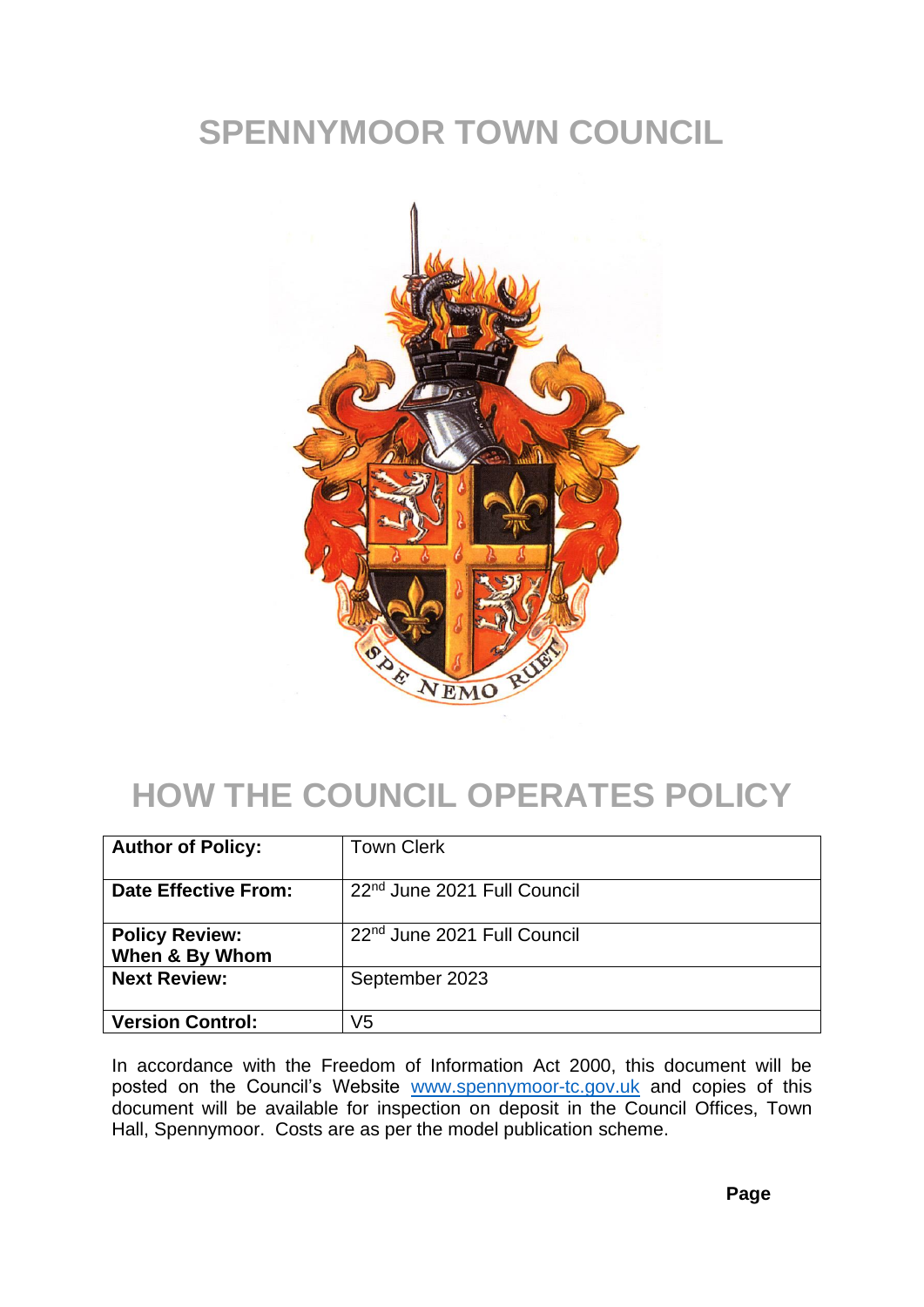| Introduction                                                           | $2 - 3$        |
|------------------------------------------------------------------------|----------------|
| Code of Conduct                                                        | 3              |
| <b>Public Participation</b>                                            | $3 - 4$        |
| Public Filming, Recording or Otherwise Reporting at Council/Committees | $\overline{4}$ |
| The Council's Establishment                                            | $4 - 5$        |
| How to Contact Spennymoor Town Council                                 | 5              |
| Ward Members of Spennymoor Town Council                                | $6 - 7$        |
| <b>Durham Unitary County Council Councillors</b>                       | 8              |
| <b>Succession of Town Mayors'</b>                                      | 9              |
| <b>Committees and Sub-committees</b>                                   | 10             |
| Staffing                                                               | 11             |
| Terms of Reference of Standing Committees                              | 12-31          |
| <b>Representation on Outside Bodies</b>                                | 32             |
| <b>Cycle of Meetings</b>                                               | 33             |
| Registration of Births, Deaths and Marriages                           | 33             |
| <b>Coroner for the County</b>                                          | 33             |
| <b>Consumer Protection</b>                                             | 33             |
| Hospitals                                                              | 33             |
| <b>Members of Parliament</b>                                           | 34             |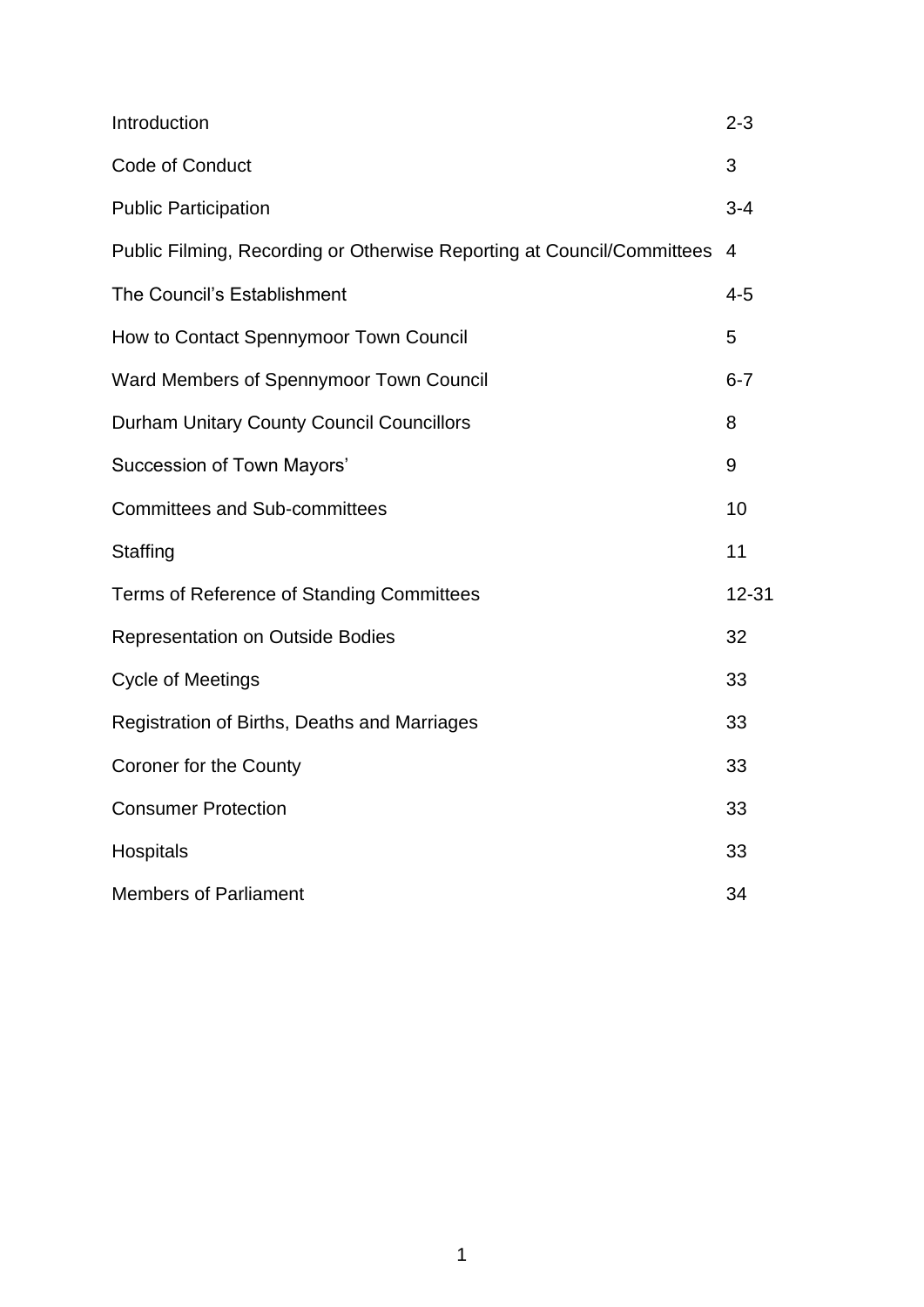## **1. Introduction**

Spennymoor Town Council is made up of 22 Councillors. Councillors work together to serve the community and to help the Council make decisions on behalf of the local community. They contribute by suggesting ideas, engaging in constructive debate and by responding to the needs and views of the community. Councillors offer their services on a voluntary basis, usually serving for a four year period.

A great deal of our work is co-ordinated by the Clerk to the Council. The Clerk's primary responsibility is to advise the Council on whether its decisions are lawful and to recommend ways in which decisions can be implemented. The Clerk can be asked to research topics of concern to the Council, provide unbiased information to help the Council to make appropriate decisions and assist in implementing those decisions.

Councillors agree to follow a Code of Conduct to ensure high standards in the way they undertake their duties.

All Councillors meet together as the Council. The Council conducts its business through committees. The responsibilities of each committee are set out in this Constitution and are reviewed annually. It is here Councillors decide the Council's overall policies and set the budget each year. The Council retains certain powers and duties to itself, and delegates others to committees, sub-committees and on occasion to officers.

The two main committees, Policy and Resources and Facilities and Recreation are, along with the Audit Committee, appointed at the Council's Annual Meeting in May each year and a list of the dates for the committee meetings for the forthcoming year are set.

Membership for the various sub-committees, working groups and outside bodies representatives are also appointed at the Council's Annual Meeting.

The Council has a membership of 22, which is currently made up Labour, Liberal Democrat and Independent Councillors. Councillors are usually elected every four years and are, therefore, democratically accountable to the residents of their ward although they have an overriding duty to the whole community.

The area represented by the Town Council is divided into six wards.

- Spennymoor
- Middlestone Moor
- Low Spennymoor & Tudhoe Grange
- Tudhoe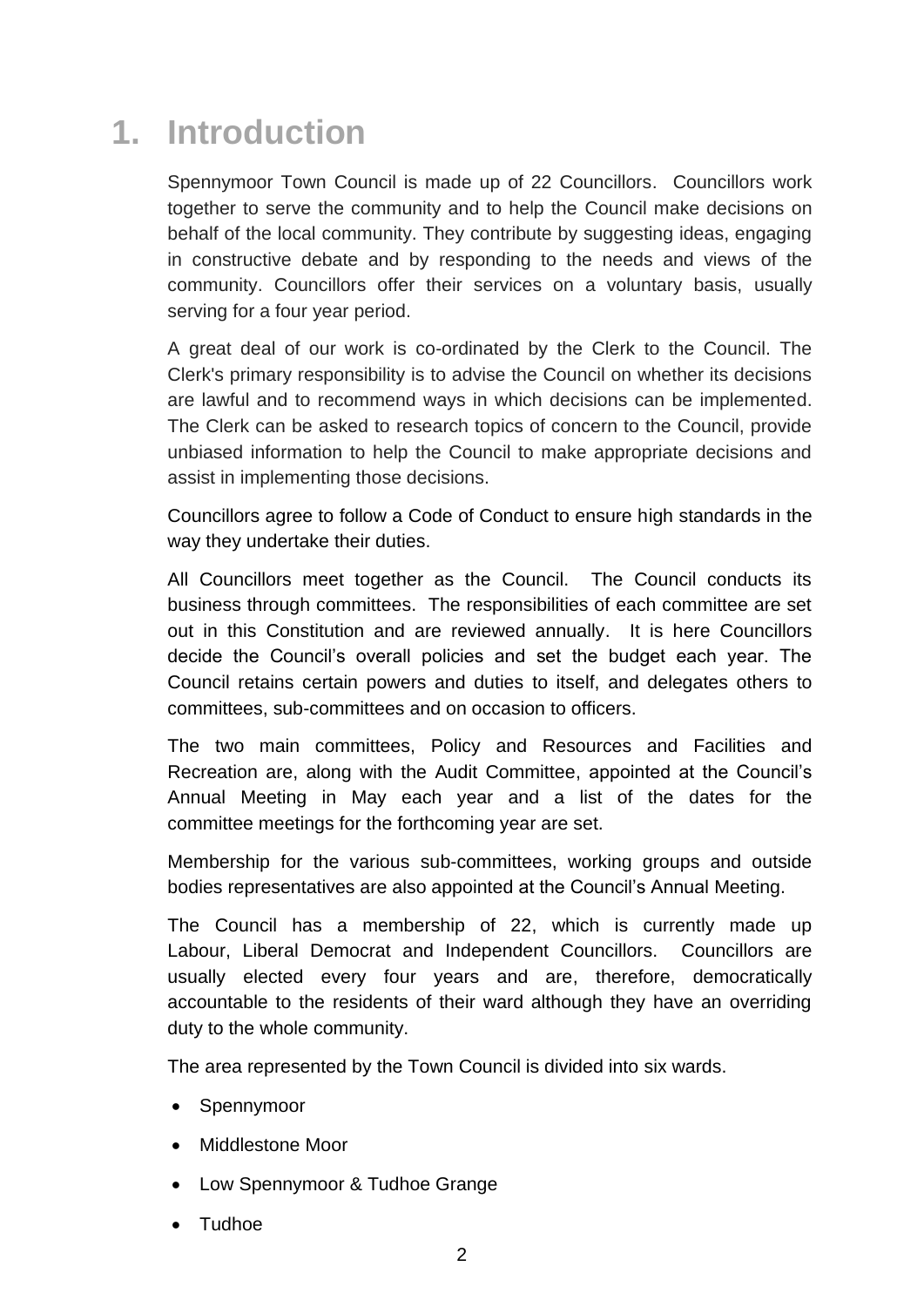- Byers Green
- Kirk Merrington

Officers maintain a register of the interests of all Members. As well as being published on the Council's website, this register is available for inspection by members of the public at the Town Council Offices during normal office hours.

### **2. Code of Conduct**

Spennymoor Town Council adopted the Model Code of Conduct for Town and Parish Councils. The Code does not apply to the actions of authorities as a whole, or to the conduct of its officers and employees.

The responsibility for handling complaints that a Member may have breached the code is now with the Local Authority Standards Committee which is overseen by Durham County Council.

The Monitoring Officer for Durham County Council can be contacted at County Hall, Durham, DH1 5UL (Tel: 03000 26 0000)

# **3. Public Participation at Council Meetings**

Meetings of the Council and its Committees and Sub-Committees are normally open to the public unless their presence is prejudicial to the public interest because of the confidential nature of the business or for some other special reason. Notices are placed on local notice boards informing the public of the dates and times. Agendas and reports are made available on the Wednesday afternoon preceding the meeting. These are available from the Council Website and the Council Offices.

The public entrance to the council chamber will be open 30 minutes prior to the time of the meeting. Members of the public are permitted to, ask questions in regard to any item of business included in the agenda of the Council and Committees. **Notice of Questions – apart from the Annual Town Meeting (Meeting of Electors in March), a question may only be asked if notice has been given by delivering it, in writing or by electronic mail to the Town Clerk, no later than midday 7 working days before the appropriate meeting.** 

**No person or organisation may submit more than two questions per Council or Committee Meeting. Where questions are received from different questioners or organisations, but are substantially the same, they will be taken together and answered as such.**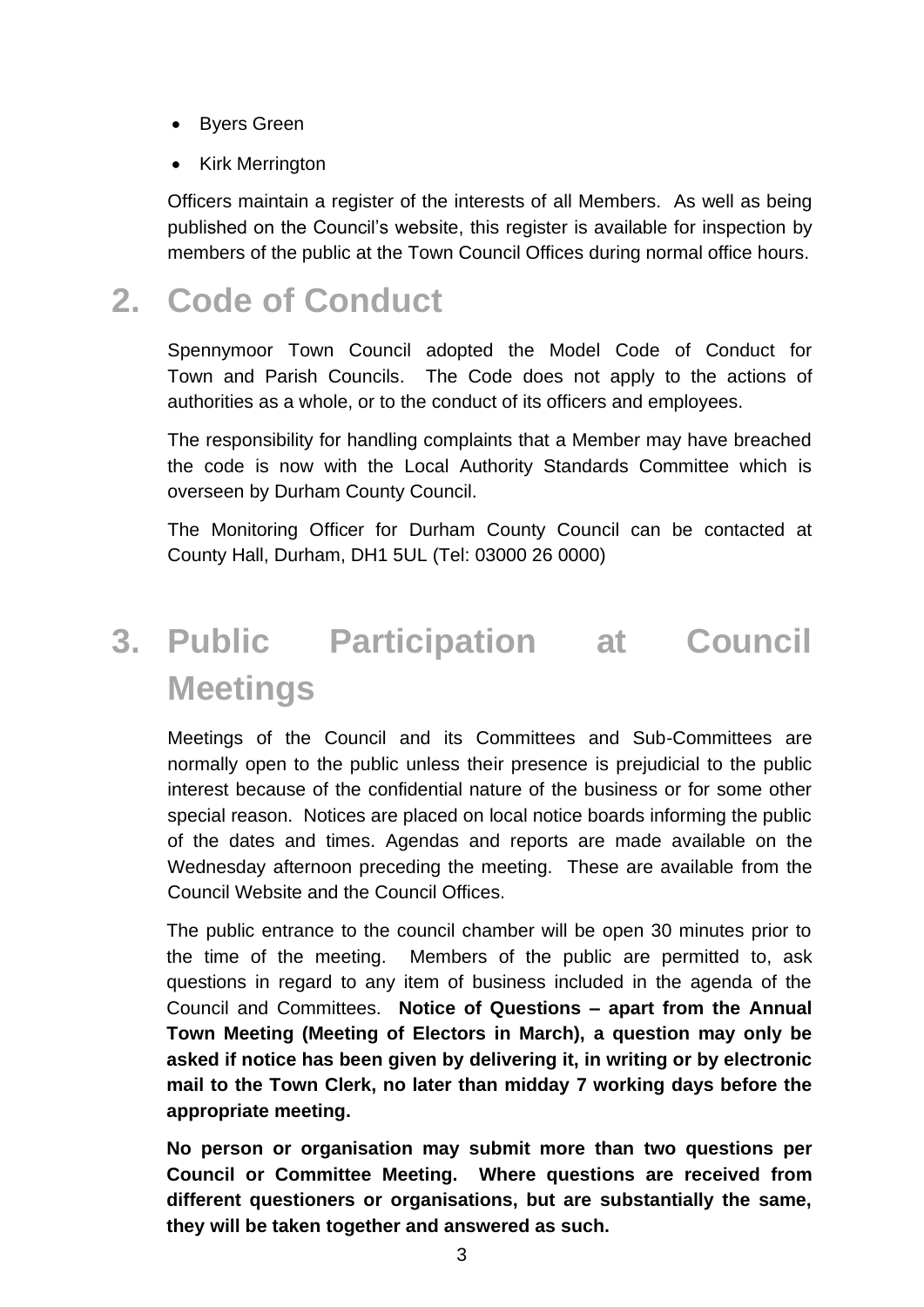A maximum of 15 minutes is available at each Council or Committee Meeting for this purpose. Each person may speak once for 3 minutes only.

Questions will not be accepted by the Council which are in furtherance of a person's individual circumstances, another's individual circumstances or which are about a matter where there is a right of appeal to the courts, a tribunal or government minister. A question will not be received by the Council, its Committees and specified Sub-Committees where the issue it concerns has been the subject of a decision of the Council in the last six months.

In all cases where a question is not received by the Council, the reason for the rejection of a question will be given to the Questioner within 7 working days of receipt and said rejection recorded in the file kept for Public Questions.

# **4. Public Filming, Recording or Otherwise Reporting At Council/Committee Meetings**

The Council acknowledges that it is required by legislation to allow any member of the public to take photographs, film and audio record proceedings and report on all public meetings.

## **5. The Council's Establishment**

The Council employs full-time and part-time staff.

The Senior Officers within the Council are:

- Town Clerk [katherine.hierons@spennymoor-tc.gov.uk](mailto:katherine.hierons@spennymoor-tc.gov.uk)
- Facilities Manager [colin.ranson@spennymoor-tc.gov.uk](mailto:colin.ranson@spennymoor-tc.gov.uk)
- Finance Manager vacant
- Grounds and Estates Officer [danny.booth@spennymoor-tc.gov.uk](mailto:danny.booth@spennymoor-tc.gov.uk)

Spennymoor Town Council occasionally employs casual staff, which do not form part of the formal staff establishment.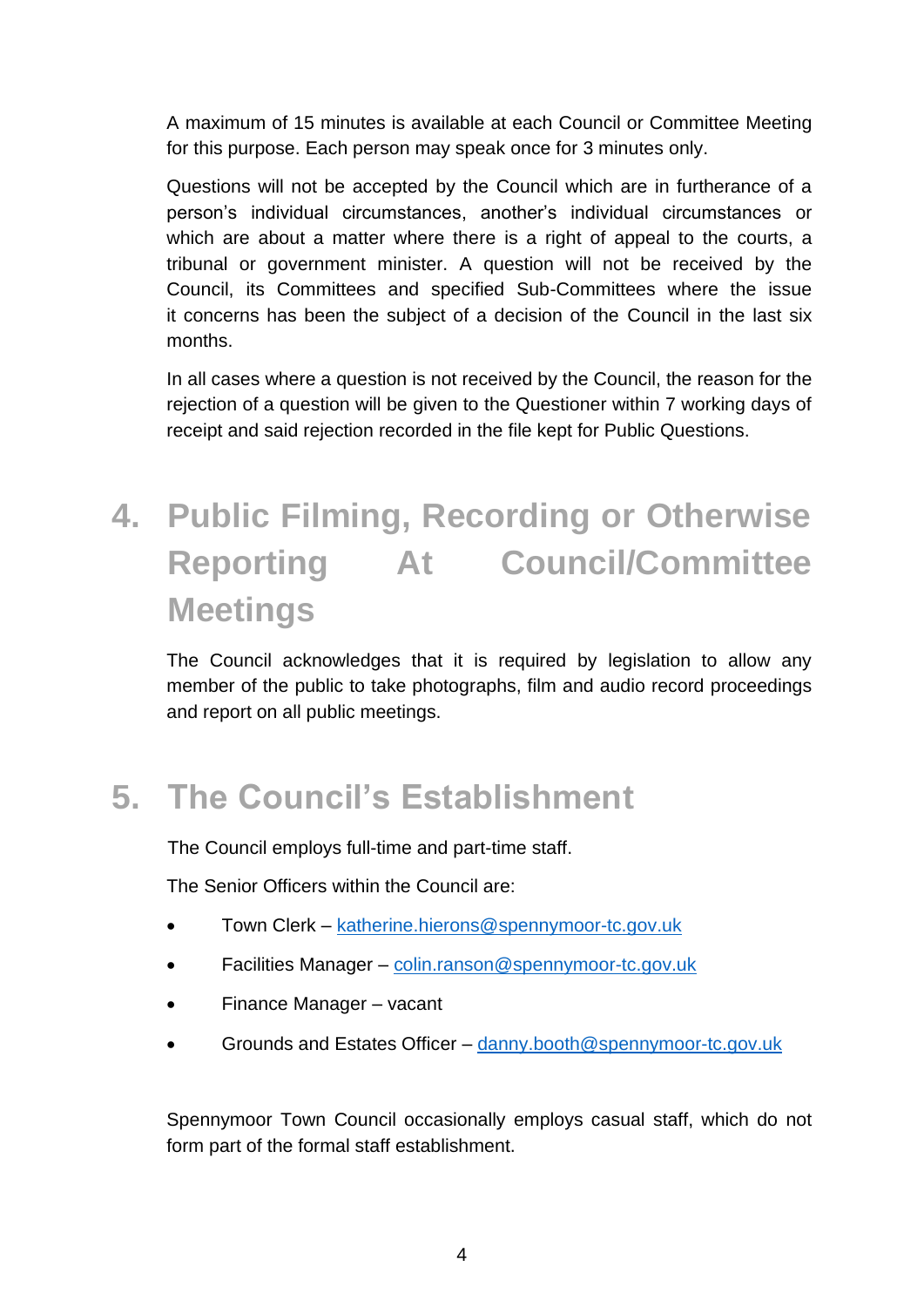The Council also retains the services of consultants for HR matters, Health & Safety and Occupational Health services and other speciality services such as IT.

# **6. How to Contact Spennymoor Town Council**

| Address: | Town Hall            |
|----------|----------------------|
|          | <b>High Street</b>   |
|          | Spennymoor           |
|          | <b>County Durham</b> |
|          | <b>DL16 6DG</b>      |
|          |                      |

| Tel No:         | 01388 815276 (answering machine after hours) |
|-----------------|----------------------------------------------|
| Email:          | info@spennymoor-tc.gov.uk                    |
| Duty Caretaker: | 07535 547646 (out of hours)                  |
| Website:        | http://www.spennymoor-tc.gov.uk/             |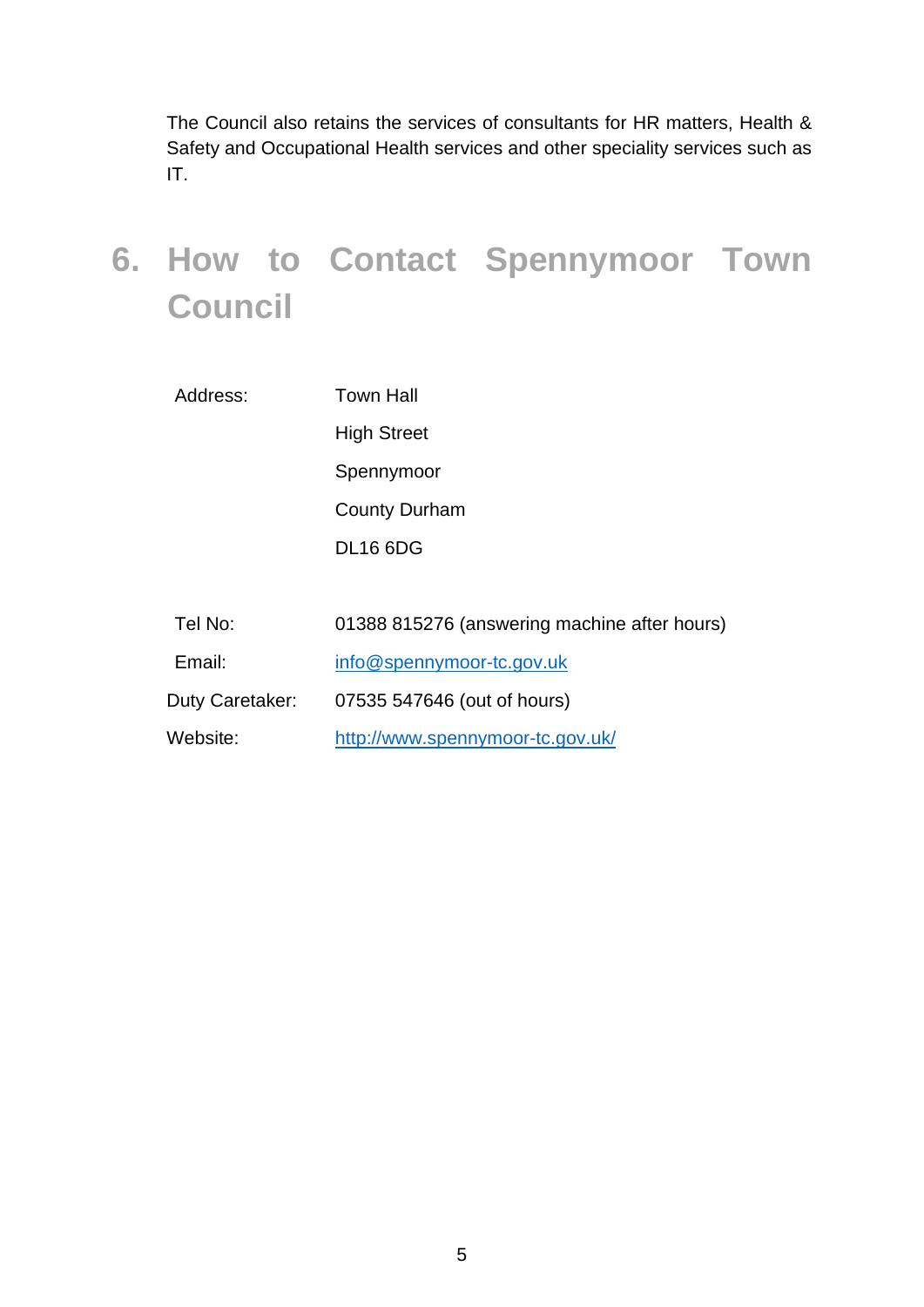## **7. Ward Members**

| Elizabeth Wood<br>10 Lilac Close<br>01388<br>May 2017<br><b>Byers Green</b><br><b>Middlestone Moor</b><br>309464<br><b>DL167YB</b><br><b>Beckie Calder</b><br>May 2021<br>31 Bowes Grove<br>07837<br>Low Spennymoor<br>407309<br>&<br>Spennymoor<br><b>DL16 6LY</b><br><b>Tudhoe Grange</b><br><b>Neil Foster</b><br>May 2013<br>51 Keswick Drive<br>01388<br>818389<br>Spennymoor<br><b>DL16 6EQ</b> | <b>WARD</b> | <b>ELECTED</b> |
|-------------------------------------------------------------------------------------------------------------------------------------------------------------------------------------------------------------------------------------------------------------------------------------------------------------------------------------------------------------------------------------------------------|-------------|----------------|
|                                                                                                                                                                                                                                                                                                                                                                                                       |             |                |
|                                                                                                                                                                                                                                                                                                                                                                                                       |             |                |
|                                                                                                                                                                                                                                                                                                                                                                                                       |             |                |
|                                                                                                                                                                                                                                                                                                                                                                                                       |             |                |
|                                                                                                                                                                                                                                                                                                                                                                                                       |             |                |
|                                                                                                                                                                                                                                                                                                                                                                                                       |             |                |
|                                                                                                                                                                                                                                                                                                                                                                                                       |             |                |
|                                                                                                                                                                                                                                                                                                                                                                                                       |             |                |
|                                                                                                                                                                                                                                                                                                                                                                                                       |             |                |
| <b>Clive Maddison</b><br>c/o Spennymoor<br>01388<br>May 2017                                                                                                                                                                                                                                                                                                                                          |             |                |
| <b>Town Council</b><br>816297                                                                                                                                                                                                                                                                                                                                                                         |             |                |
| <b>Billy McAloon</b><br>45 Deneside<br>May 2013<br>01388                                                                                                                                                                                                                                                                                                                                              |             |                |
| 818215<br>Spennymoor                                                                                                                                                                                                                                                                                                                                                                                  |             |                |
| <b>DL16 6RB</b>                                                                                                                                                                                                                                                                                                                                                                                       |             |                |
| Derek Taylor<br>131 Wood Vue<br>01388<br>May 2021                                                                                                                                                                                                                                                                                                                                                     |             |                |
| 812373<br>Spennymoor                                                                                                                                                                                                                                                                                                                                                                                  |             |                |
| <b>DL16 6RQ</b>                                                                                                                                                                                                                                                                                                                                                                                       |             |                |
| Emma Troup<br>May 2021<br>45 Rushmoor<br>07933                                                                                                                                                                                                                                                                                                                                                        |             |                |
| Spennymoor<br>589040                                                                                                                                                                                                                                                                                                                                                                                  |             |                |
| <b>DL16 6NX</b><br><b>Stephen Gilling</b><br>3 Rockcliffe Terrace<br>07766<br>May 2021                                                                                                                                                                                                                                                                                                                |             |                |
| Kirk Merrington<br><b>Kirk Merrington</b><br>882204                                                                                                                                                                                                                                                                                                                                                   |             |                |
| <b>DL16 7HP</b>                                                                                                                                                                                                                                                                                                                                                                                       |             |                |
| <b>Graham Fletcher</b><br>Middlestone Moor<br>01388<br>May 2017<br>98 Clyde Terrace                                                                                                                                                                                                                                                                                                                   |             |                |
| 817996<br>Spennymoor                                                                                                                                                                                                                                                                                                                                                                                  |             |                |
| <b>DL167SH</b>                                                                                                                                                                                                                                                                                                                                                                                        |             |                |
| Laura Geldard<br>18 Mulberry Drive<br>07596<br>May 2021                                                                                                                                                                                                                                                                                                                                               |             |                |
| <b>Middlestone Moor</b><br>316103                                                                                                                                                                                                                                                                                                                                                                     |             |                |
| <b>DL167BY</b>                                                                                                                                                                                                                                                                                                                                                                                        |             |                |
| 11 Hirst Court<br>Alan Grainger<br>07775<br>May 2021                                                                                                                                                                                                                                                                                                                                                  |             |                |
| <b>Middlestone Moor</b><br>383233                                                                                                                                                                                                                                                                                                                                                                     |             |                |
| <b>DL167BG</b>                                                                                                                                                                                                                                                                                                                                                                                        |             |                |
| 10 Thistle Drive<br><b>Colin Nelson</b><br>07979<br>May 2021                                                                                                                                                                                                                                                                                                                                          |             |                |
| <b>Middlestone Moor</b><br>294366                                                                                                                                                                                                                                                                                                                                                                     |             |                |
| <b>DL16 7YD</b>                                                                                                                                                                                                                                                                                                                                                                                       |             |                |
| Lyndsey Johnson<br>c/o Spennymoor<br>01388<br>May 2021<br>Spennymoor                                                                                                                                                                                                                                                                                                                                  |             |                |
| <b>Town Council</b><br>815276                                                                                                                                                                                                                                                                                                                                                                         |             |                |
| <b>Martin Jones</b><br><b>17 Dickens Street</b><br>May 2021<br>07395                                                                                                                                                                                                                                                                                                                                  |             |                |
| 091651<br>Spennymoor                                                                                                                                                                                                                                                                                                                                                                                  |             |                |
| <b>DL16 6AZ</b>                                                                                                                                                                                                                                                                                                                                                                                       |             |                |
| Anita Lowther<br>May 2021<br>102 Durham Road<br>07906                                                                                                                                                                                                                                                                                                                                                 |             |                |
| 441240<br>Spennymoor                                                                                                                                                                                                                                                                                                                                                                                  |             |                |
| <b>DL16 6SQ</b>                                                                                                                                                                                                                                                                                                                                                                                       |             |                |
| Liz Maddison<br>01388<br>May 2013<br>c/o Spennymoor                                                                                                                                                                                                                                                                                                                                                   |             |                |
| <b>Town Council</b><br>816294                                                                                                                                                                                                                                                                                                                                                                         |             |                |
| May 2019<br>Pete Molloy<br>49 Beech Avenue<br>07961<br>753597                                                                                                                                                                                                                                                                                                                                         |             |                |
| Spennymoor<br><b>DL16 8DB</b>                                                                                                                                                                                                                                                                                                                                                                         |             |                |
| May 2017<br>Dean Ranyard<br>31 Bowes Grove<br>07951                                                                                                                                                                                                                                                                                                                                                   |             |                |
| 356688<br>Spennymoor                                                                                                                                                                                                                                                                                                                                                                                  |             |                |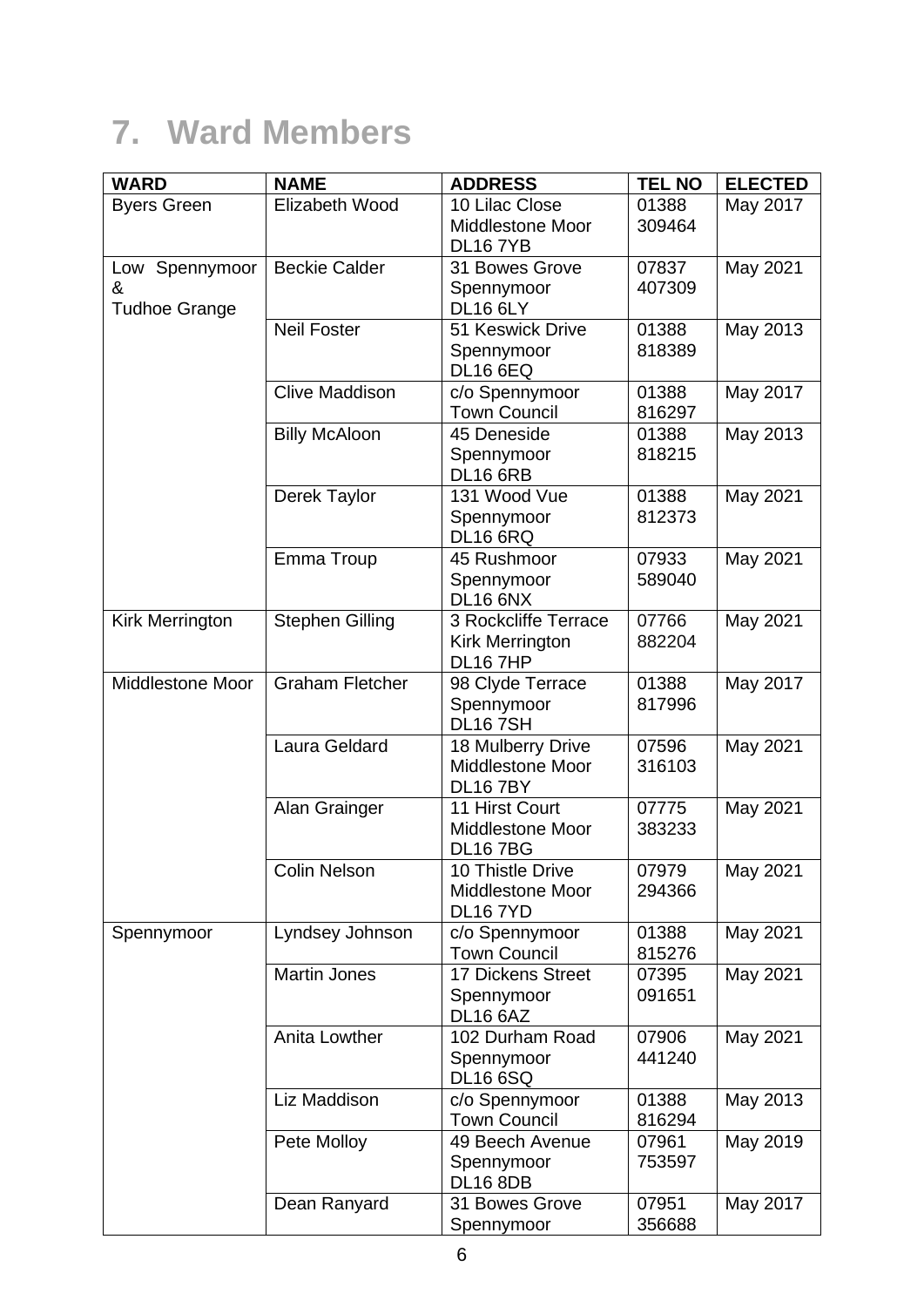|        |                       | <b>DL16 6LY</b>                                              |                 |                 |
|--------|-----------------------|--------------------------------------------------------------|-----------------|-----------------|
| Tudhoe | Andrew Anderson       | 59 St David's Close<br>Spennymoor<br><b>DL16 6SZ</b>         | 01388<br>812213 | May 2021        |
|        | Sarah Armstrong       | Stone House<br>5 Green Lane<br>Spennymoor<br><b>DL16 6HD</b> | 01388<br>814228 | May 2021        |
|        | Ian Geldard           | 38 Meadow Green<br>The Coppice<br>Tudhoe<br><b>DL16 6TW</b>  | 07956<br>817168 | May 2013        |
|        | <b>Rachael Riches</b> | 33 Tweed Road<br>Spennymoor<br><b>DL16 6SS</b>               | 07512<br>056750 | <b>Nov 2020</b> |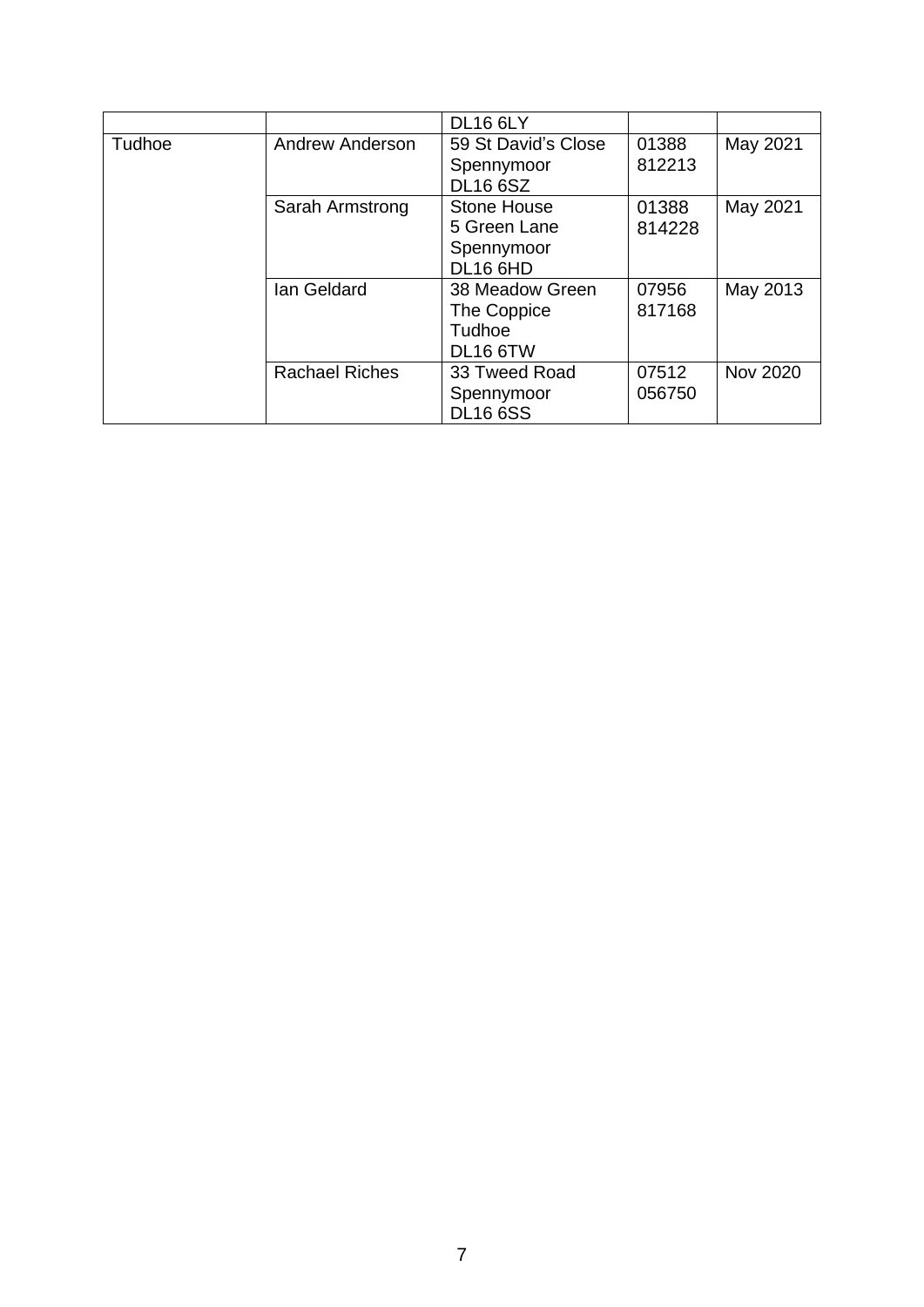#### **8. Durham County Councillors**

### **8.1 Spennymoor Ward**

Luke Holmes c/o Member Services County Hall Durham DH1 5UL 03000 26 9281

Liz Maddison 49 Parkside Spennymoor County Durham DL16 6SA 03000 26 8823

Pete Molloy 49 Beech Avenue Spennymoor County Durham DL16 7ST 03000 26 9384

#### **8.2 Tudhoe Ward**

Mark Abley c/o Member Services County Hall Durham DH1 5UL

Billy McAloon 45 Deneside Spennymoor County Durham DL16 6RB 03000 26 9065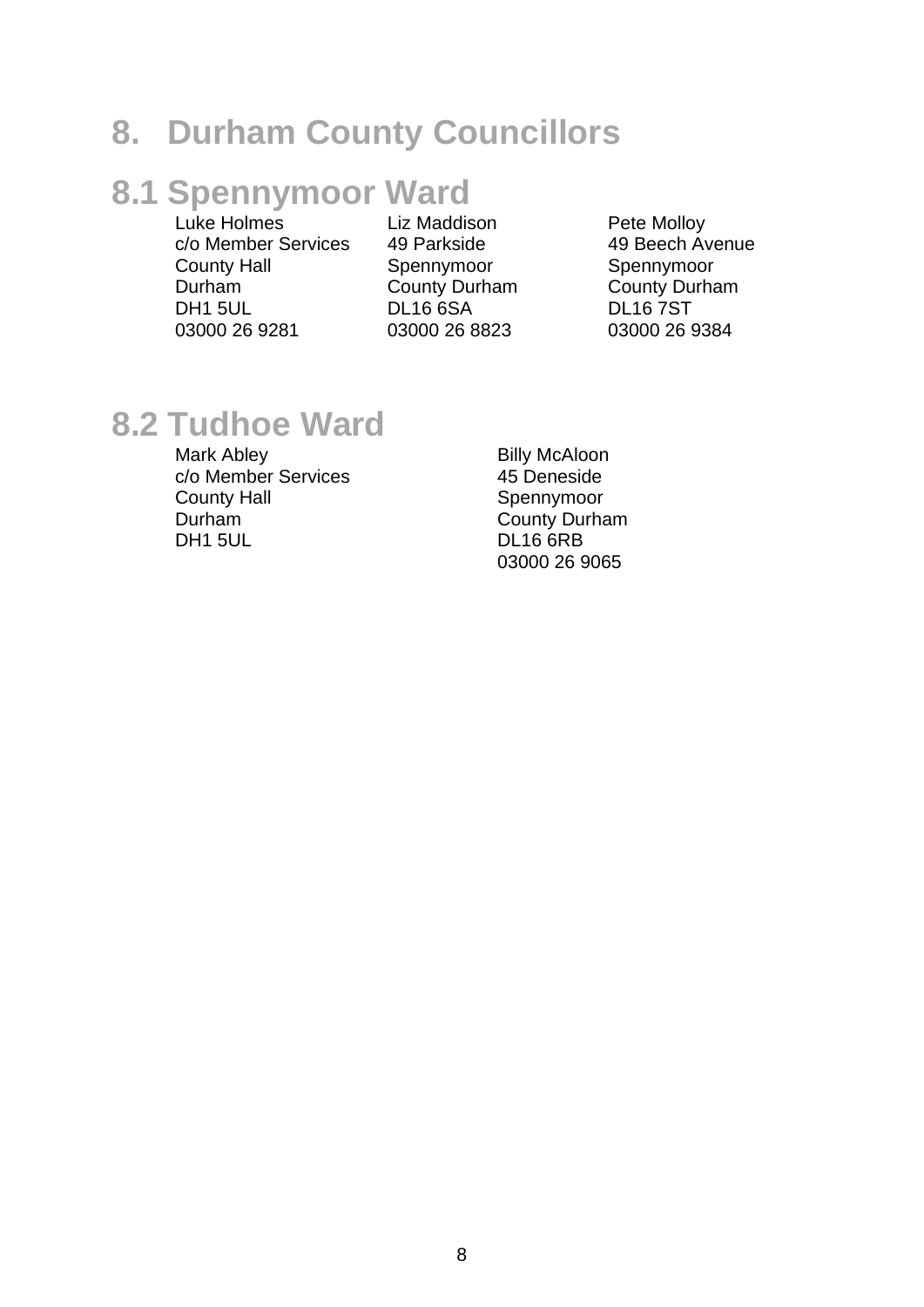# **9. Former Town Mayors**

| 1974             | R D Long                      |
|------------------|-------------------------------|
| 1974 – 1975      | Miss O M Dobson               |
| 1975 - 1976      | J C Armstrong                 |
| $1976 - 1977$    | J A Murray                    |
| 1977 - 1978      | F A Kenmir                    |
| 1978 - 1979      | Mrs M Campbell                |
| 1979 - 1980      | C H Brayshaw                  |
| 1980 - 1981      | C Dailey                      |
| 1981 - 1982      | <b>W</b> Waters               |
| 1982 - 1983      | Mrs E Fisher                  |
| 1983 - 1984      | Mrs M J Courtney-Shaw         |
| 1984 - 1985      | J Kitson                      |
| 1985 - 1986      |                               |
| 1986 - 1987      | E Hughes                      |
|                  | G T Storey<br>Mrs A D Mumford |
| 1987 – 1988      |                               |
| 1988 - 1989      | Mrs E H Ferguson              |
| 1989 - 1990      | <b>F</b> Walker               |
| 1990 – 1991      | <b>Ernie Foster</b>           |
| $1991 - 1992$    | J Everson                     |
| 1992 - 1993      | <b>John Parkin</b>            |
| 1993 – 1994      | T Irving                      |
| 1994 – 1995      | Mrs M I Lindsay               |
| 1995 - 1996      | Mrs S A Fleetham              |
| $1996 - 1997$    | P Welsh                       |
| 1997 – 1998      | <b>Andrew Smith</b>           |
| 1998 - 1999      | Jim V Graham                  |
| $1999 - 2000$    | Jim W Smith                   |
| $2000 - 2001$    | John M Marr                   |
| 2001 - 2002      | J R Ferguson                  |
| 2002 - 2003      | A Ross Hawkes                 |
| 2003 - 2004      | Mrs Elsie Summerson           |
| 2004 - 2005      | John C Culine                 |
| 2005 - 2006      | Mrs Christine Kennedy         |
| 2006 - 2007      | Mrs Sylvia I Plews            |
| $2007 - 2008$    | Mrs Joan L Wood               |
| $2008 - 2009$    | lan Harrington                |
| 2009 - 2010      | Miss Sarah L Armstrong        |
| <b>June 2010</b> | Gary Heslop                   |
| July 2010 - 2011 | <b>John Parkin</b>            |
| $2011 - 2012$    | <b>Willian Waters</b>         |
| $2012 - 2013$    | <b>George Tolley</b>          |
| $2013 - 2014$    | <b>Jeff Daley</b>             |
| $2014 - 2015$    | Geoff D O'Hehir               |
| 2015 - 2016      | Mrs Pat Lawton                |
| $2016 - 2017$    | Derek Taylor                  |
| $2017 - 2018$    | Ian Machin                    |
| 2018 - 2019      | <b>Clive Maddison</b>         |
| $2019 - 2020$    | Mrs Elizabeth Wood            |
| $2020 - 2021$    | Mrs Liz Maddison              |
| 2021 - 2022      | Neil Foster                   |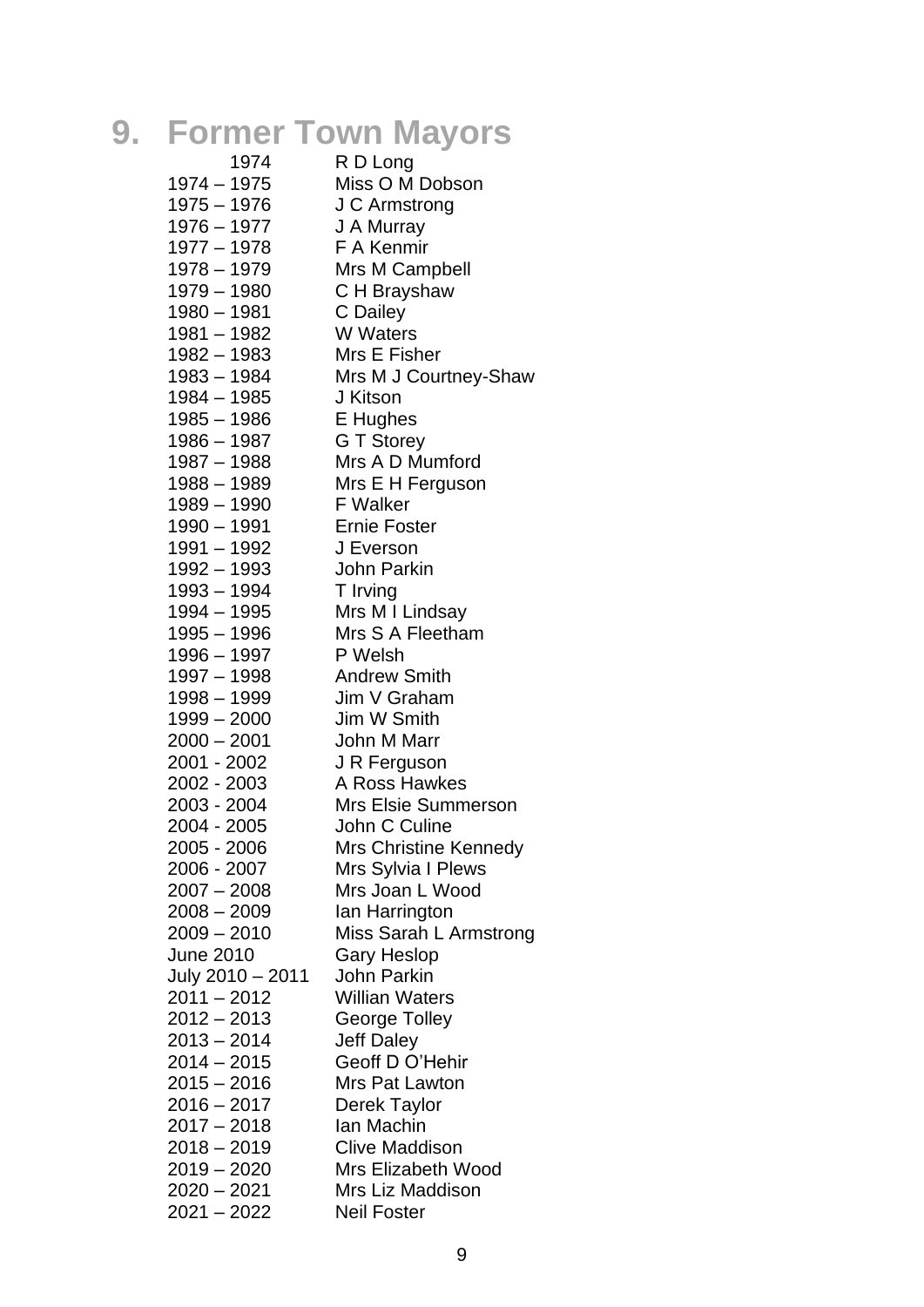# **10. Committees and Sub-Committees**

- Policy and Resources
- Facilities and Resources
- Special Committee
- Appeals Committee
- Audit Committee
- Health and Safety Working Party
- Constitution Working Party
- Civic Initiatives & Honours Sub Committee
- ICT Working Party
- Cow Plantation Committee
- Human Resources Support Panel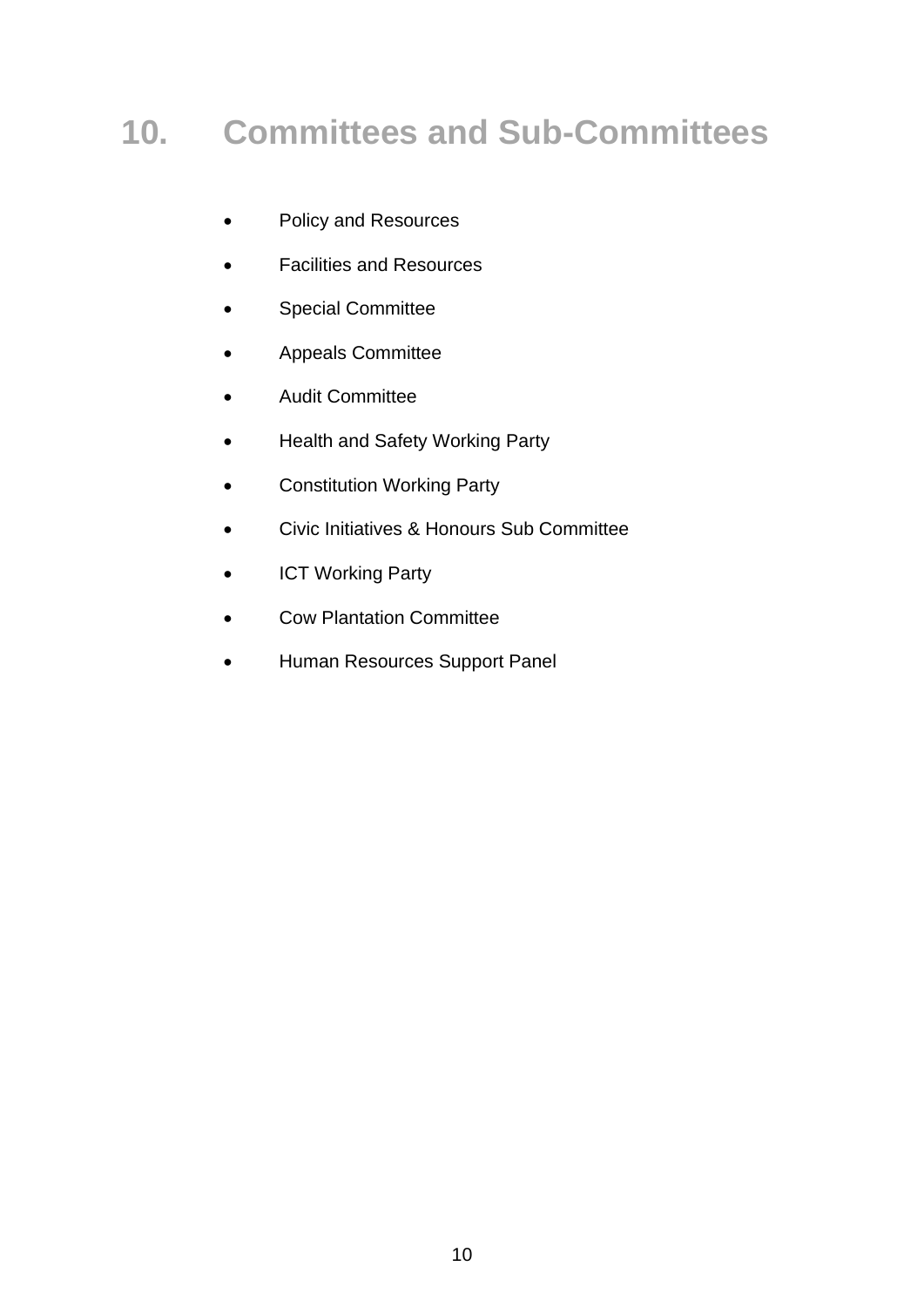# **11. Staffing**

- Town Clerk: Mrs K Hierons MBA LLB PG Dip
- Facilities Manager: Mr C Ranson
- Grounds and Estates Officer: Mr D Booth
- Finance Manager: Vacant
- PA to Town Clerk and Town Mayor: Miss L Yorke
- Finance and Administrative Assistants: Mrs J Woods Mrs J Walton Miss L Holmes Mrs V Nelson
- Facilities Assistants: Mr C Davison Mr K Forster Mr A Wilson Mr R Wilson
- Parks and Grounds Monitoring Assistant: Mr P Edgcumbe
- Grounds and Estates Assistants: Mr J Cheeseman Mr R Curry Mr P Hodgson Mr S Hymer Mr M Kay Mr M Kay Mr D Smith Mr J Smith
- Parks and Grounds Assistants: Mr N Tallentire Mr I Parker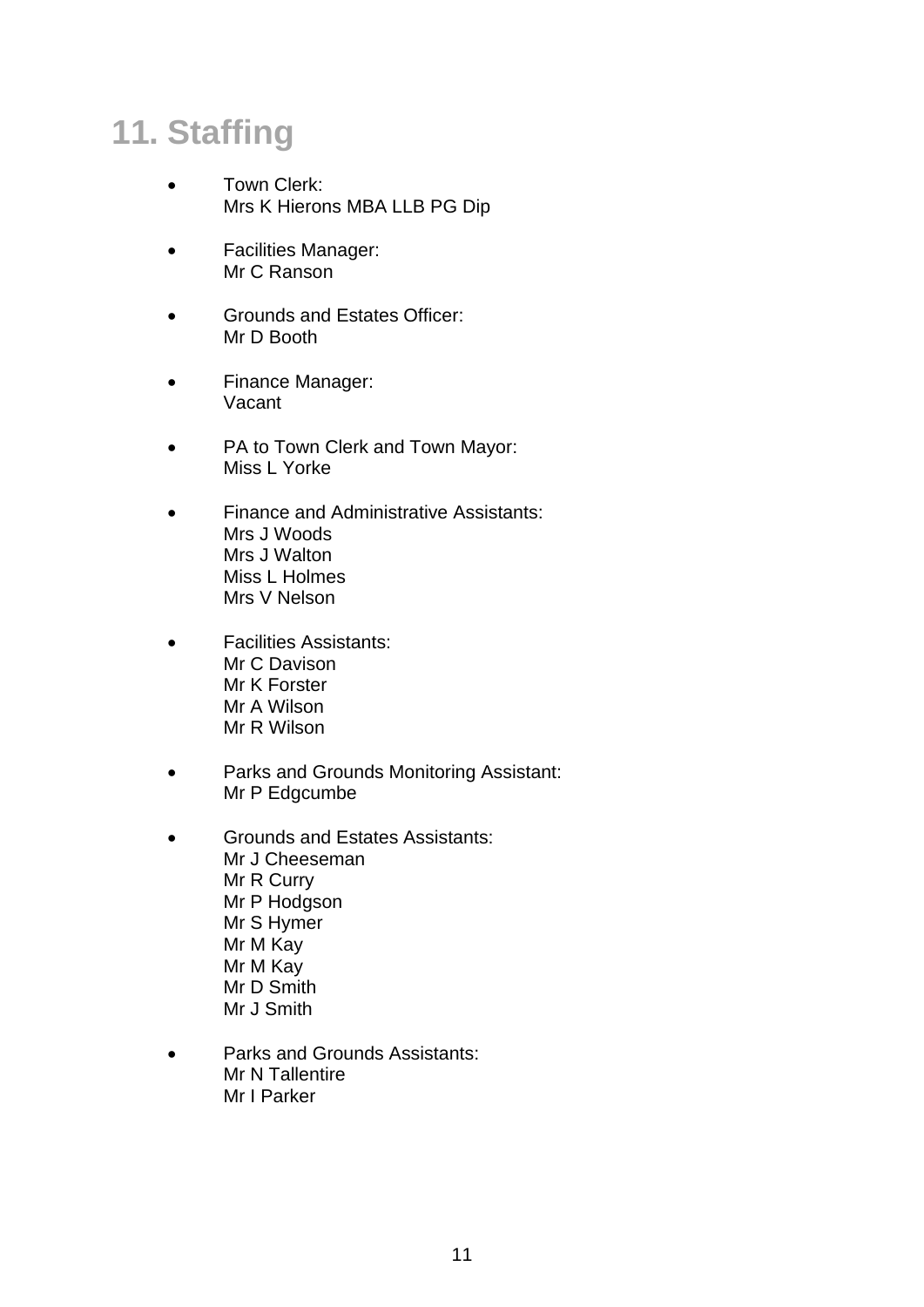## **1. Terms of Reference Policy and Resources Committee**

The Committee shall be comprised of all Members of the Council.

# **1. Policies**

- a) To ensure that the Council's strategies, policies and procedures are undertaken in accordance with all statutory and legislative requirements
- b) To keep under review the policies and resources of the Council in relation to all services and to advise the Council on the future development of existing or the introduction of new services
- c) To make recommendations to the Council on matters which, notwithstanding that they fall within the powers and duties of one or more committee, are concerned with new or unformulated policy or the utilisation of resources related to a policy.
- d) To consider and report to the Council upon all resolutions relating to parliamentary matters and those resolutions passed by local authorities and bodies forwarded to the Council for consideration save where these are specifically assigned to other Committees.
- e) To establish and foster civic relationships with such bodies or organisations as the Council may authorise.

### **2. Corporate**

- a) To deal with all electoral matters affecting the Council
- b) To deal with all matters relating to the wards and boundaries of the Town Council and representation nationally, at County level and locally to the powers, duties, responsibilities and organisation of local government generally.
- c) To consider and make recommendations to the Council on any policy documents received from other organisations and affecting the area.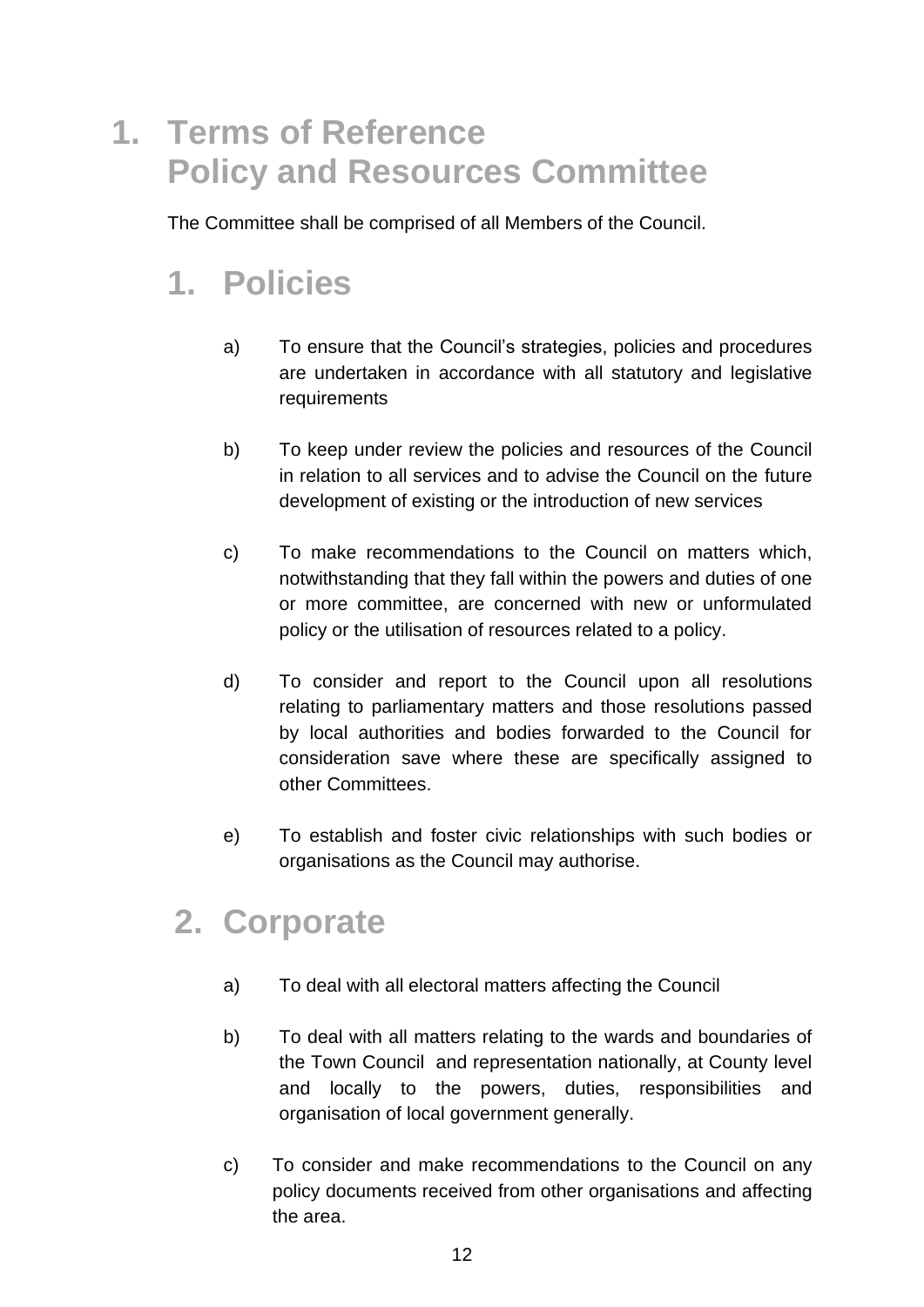d) To make recommendations to the Council where appropriate in regard to targets that properly fall within the remit of this Committee and to monitor performance against those targets reported from time to time as directed by the Council.

#### **3. Administration**

- a) To maintain a continuous general oversight of the Council's administration and establishment.
- b) To deal with matters relating to the administration of the Council's offices.
- c) To deal with matters associated with the Town Crest.

#### **4. Resources**

- a) The Management of the Council's establishment as regards the appointment and dismissal of staff, terms and conditions of employment, and the overall management of the Council's employees, including the terms and conditions of their employment.
- b) To determine the letting of the Town Hall Shops.
- c) To determine the hire and catering arrangements for the Town Hall Facilities and Parks.

### **5. Finance**

- a) To make recommendations to the Council on the annual financial estimates and the Council's precept as to how these should be determined consistently with the Council's general priorities and principles. To determine the hire and catering arrangements for the Town Hall Facilities.
- b) To formulate and present to the Council recommendations for annual expenditure.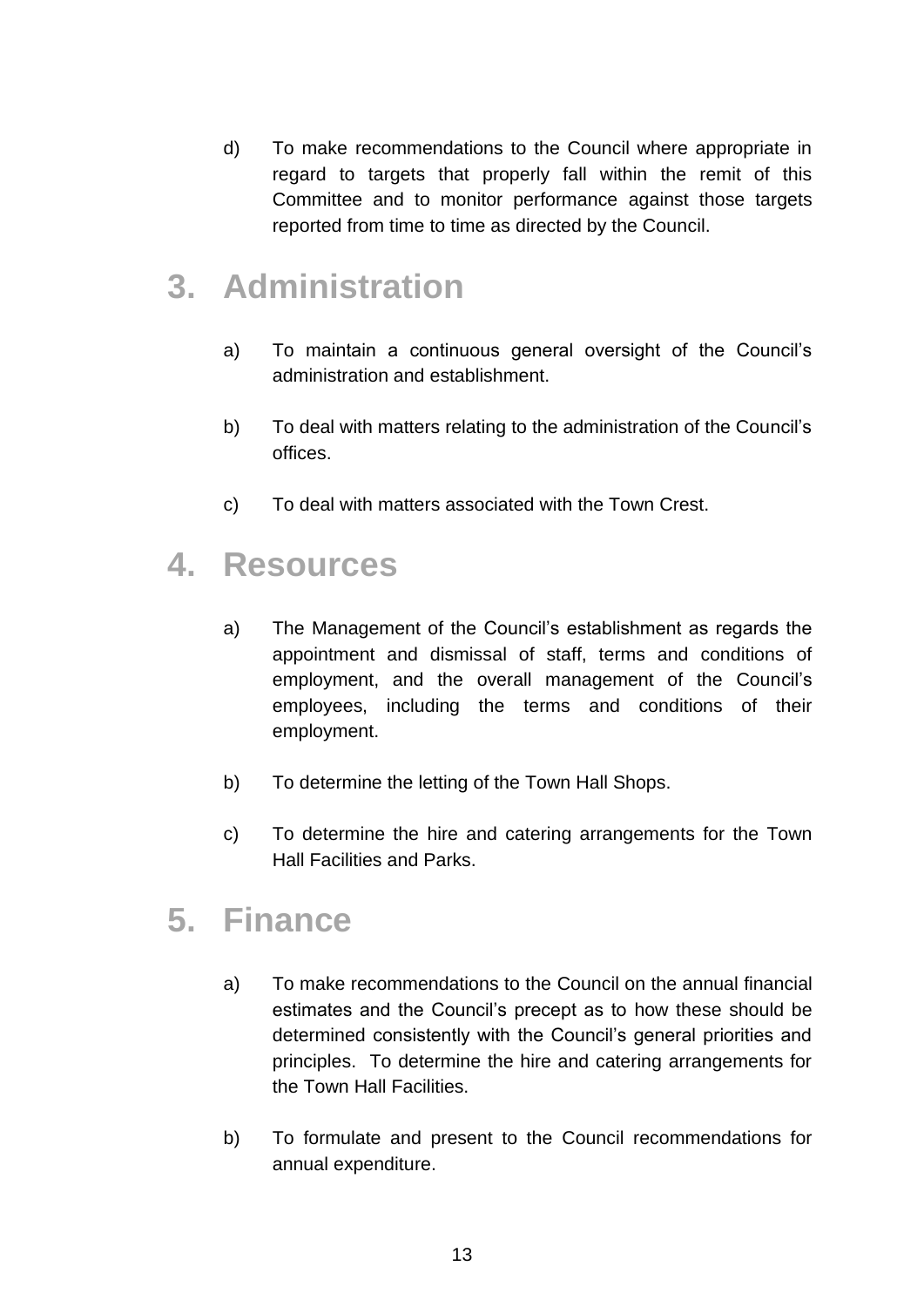- c) To supervise the Council's accounts and regularly monitor budget performance.
- d) To supervise and control borrowing by the Council and the investment of funds within the Council's control.
- e) To make recommendations to the Council on the capital programme it's content, phasing and monitoring.
- f) To execute and carry out, in the name of the Council, all resolutions and instructions from time to time given with reference to finance and accounts.
- g) To oversee the management of the Town Mayor's Charity Account in accordance with all relevant Charity Commission rules, legislation, guidance and recognised good practice.
- h) To have the direction and control of insurance in respect of the Council's property, Members and Employees.
- i) To determine the making to individuals and organisations of all grants, allowances and loans.
- j) To ensure that the Council's resources are safeguarded and that value for money is secured.
- k) To regularly review the Council's banking and Treasury management arrangements.
- l) To authorise the payment of accounts.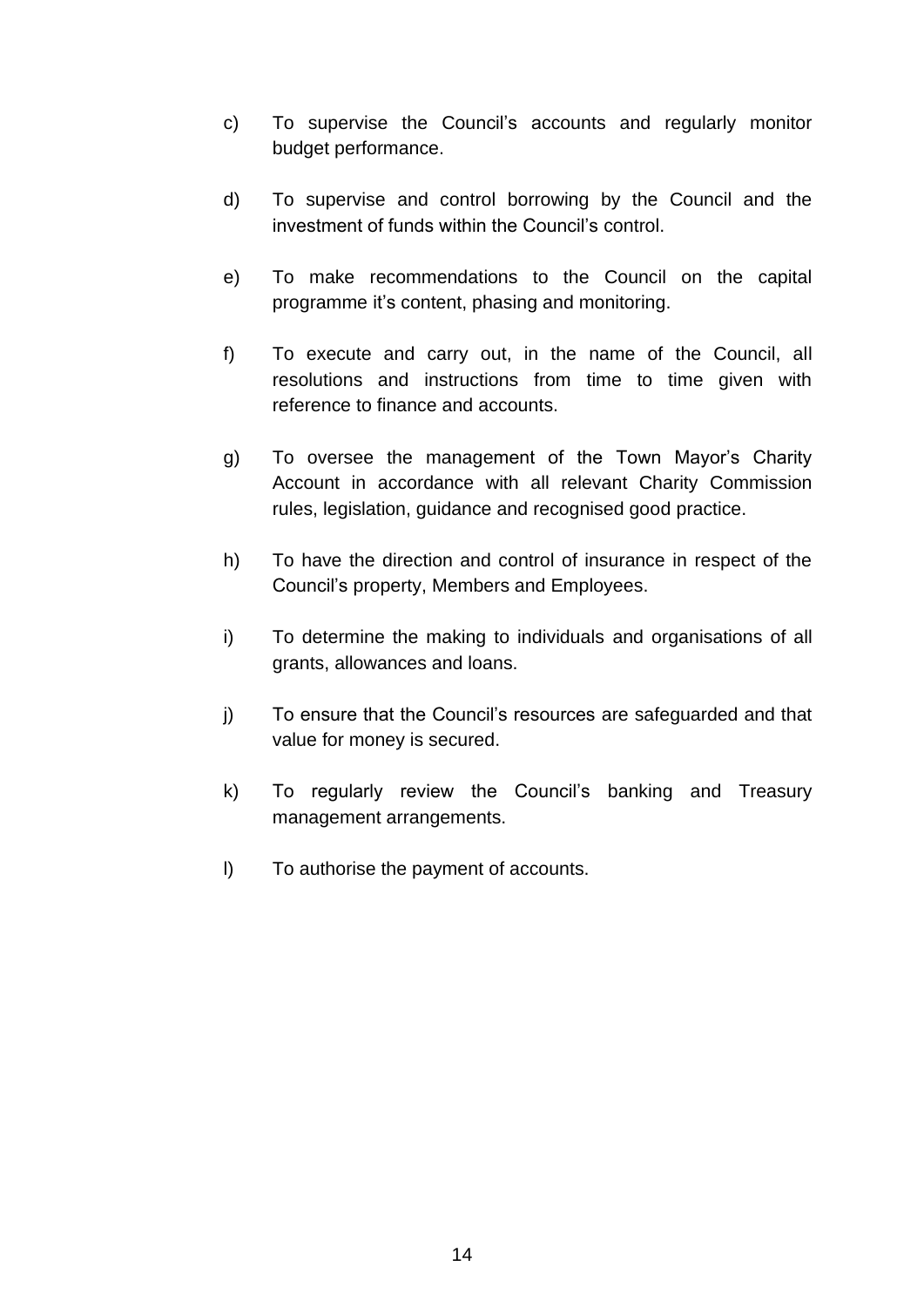# **6. Planning Matters and Town Entertainment**

- a) To advise the Council on all matters of policy associated with the formulation of the County Durham Plan relating to the area of Spennymoor Parish.
- b) To exercise the functions of a Town Council in relation to all major Planning applications consulted upon within the Parish of Spennymoor or its immediate environs. In this regard the question of determining 'major' will be determined on the size of the development and its impact on the wider community.
- c) To receive regular reports on new business ventures and failures within Spennymoor Town Centre.
- d) To receive regular reports on all licensing matters within Spennymoor Town Centre.
- e) To consider and develop plans in partnership with all stakeholders, whether public bodies, limited companies, partnerships, unincorporated associations charitable bodies or private individuals with a view to securing the economic regeneration and sustainable development of Spennymoor Parish.

**Quoracy** 8 Members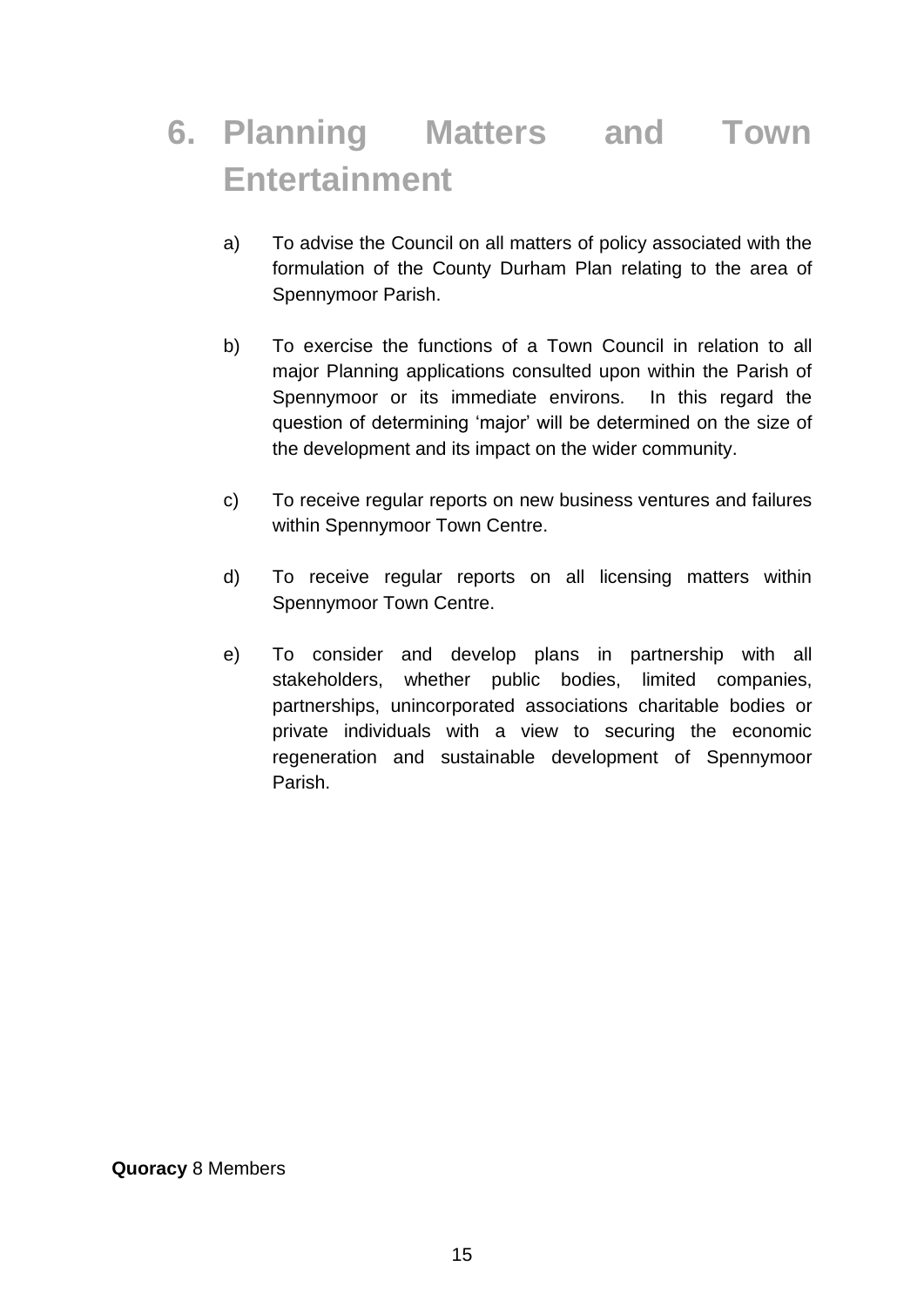# **2. Terms of Reference Facilities and Recreation Committee**

The Committee shall be comprised of all Members of the Council.

### **1. The provision and management of:**

- a) The Town Hall (as a function venue)
- b) Community Centres and Village Halls
- c) The Bob Abley Gallery
- d) The Durham Mining Museum (in terms of its interface with Spennymoor Town Council as Landlord)
- e) Public Conveniences
- f) Garages and Garage Sites
- g) The Management of the Affairs of the Council on all matters relating to Civic Ceremony and Civic Events including but not limited to:
	- i) Firework Display
	- ii) Christmas Lights
	- iii) Santa's Grotto
	- iv) Horticultural Show and Family Fun Day
- h) Spennymoor Annual Gala (in terms only of its interface with the Spennymoor Gala and Aged persons Treat fund committee)
- i) Durham Miner's Gala (in terms only of its interface with the Spennymoor Heritage Banner March)
- j) Allotments
- k) Jubilee Park
- l) Public Open Spaces (including Village Greens and Cow Plantation Nature Reserve)
- m) Cemeteries, Burial Grounds and Memorial Gardens
- n) Recreation Grounds
- o) Play Areas
- p) Sports Facilities
- q) Public Seating
- r) Bus Shelters
- s) Litter Bins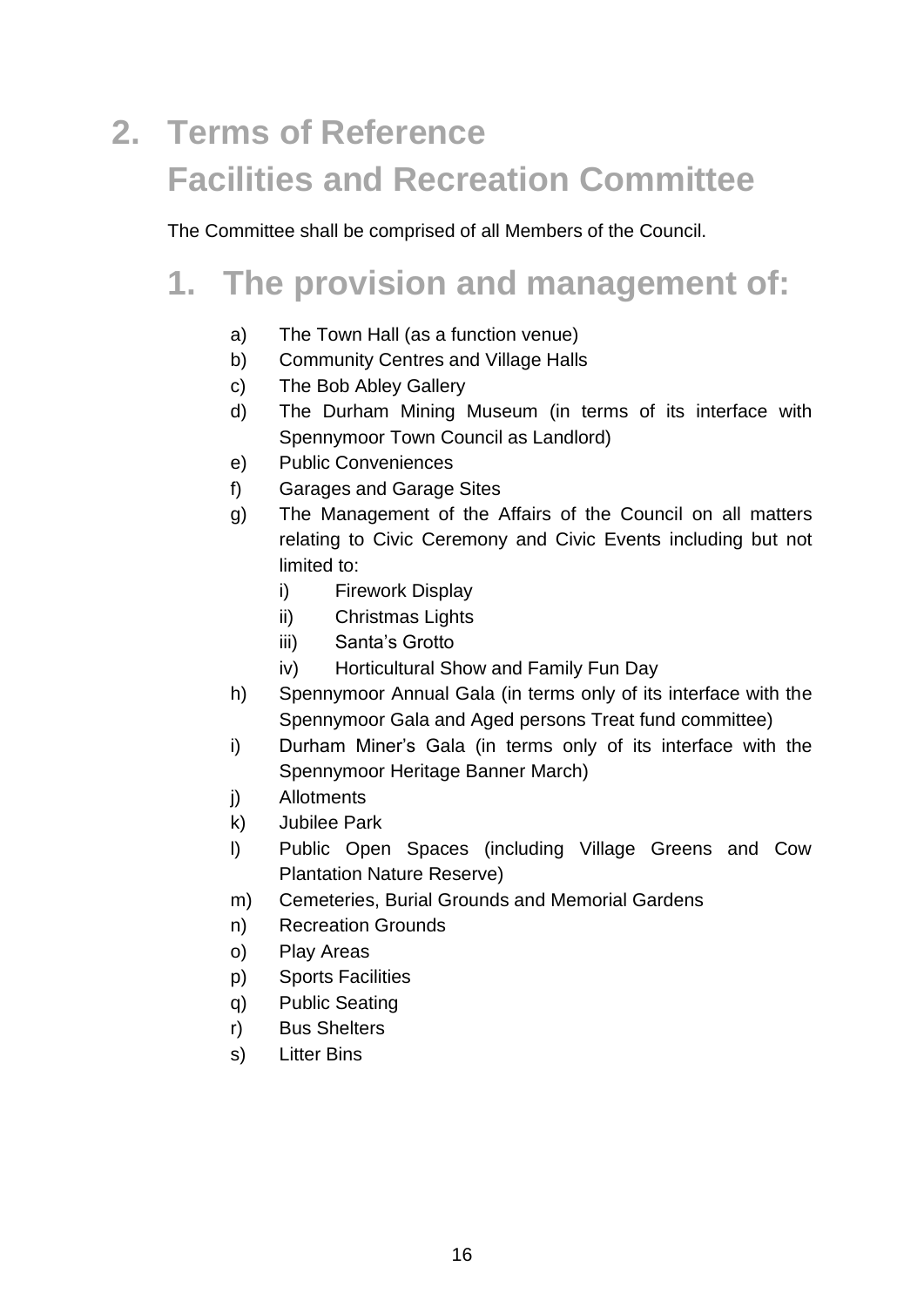### **3. Terms of Reference Special Committee**

The Committee shall be comprised of 10 Members of the Council appointed at the Annual Meeting of the Council.

- 1. To consider and make recommendations to Council on all appointments to positions within the Council, above the spinal column point 37.
- 2. Any three Members of the Committee acting as a panel may:
	- a. Conduct Internal Reviews on Freedom of Information requests where:
		- i. The request was initially handled by the Town Clerk, or;
		- ii. The Town Clerk is unavailable to conduct the internal review within the timescale outlined in the Council's Freedom of Information Policy.
	- b. Determine all those matters relating to Grievance or Disciplinary matters in those circumstances where the Town Clerk is by virtue of interest or pre-disposition unable to act.
- 3. To conduct any other extraordinary business as determined and delegated by full Council.

**Quoracy** 4 Members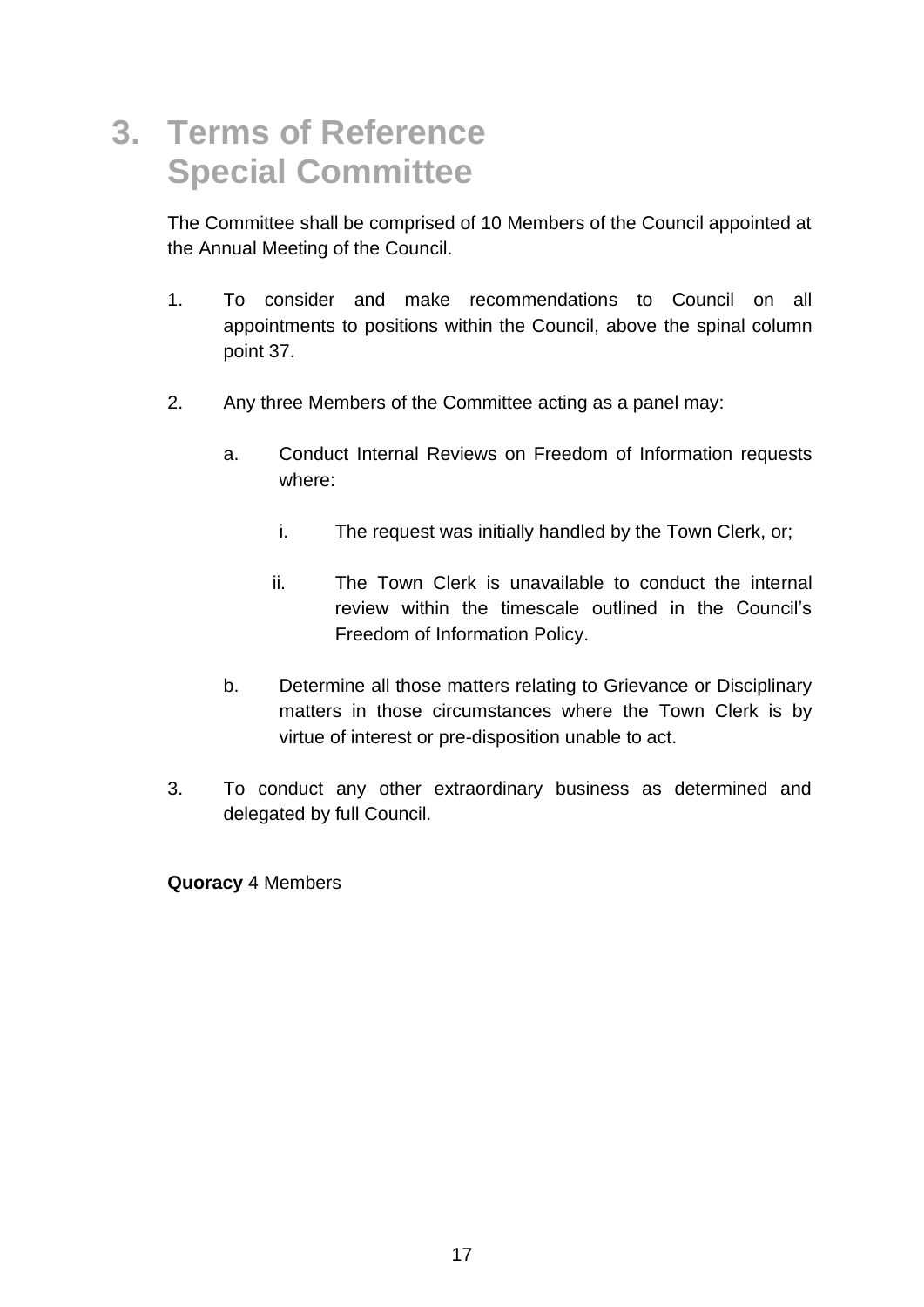## **4. Terms of Reference Appeals Committee**

The Committee shall be comprised of eight Members of the Council.

To consider those matters referred to it for final determination in accordance with the Council's published complaints procedure, (i.e. those Complaints already considered and determined by the Town Clerk, when the complainant remains dissatisfied and wishes to appeal).

Any three Members of the Committee acting as a Panel may determine all Appeals relating to Grievance and Disciplinary matters.

**Quoracy** 3 Members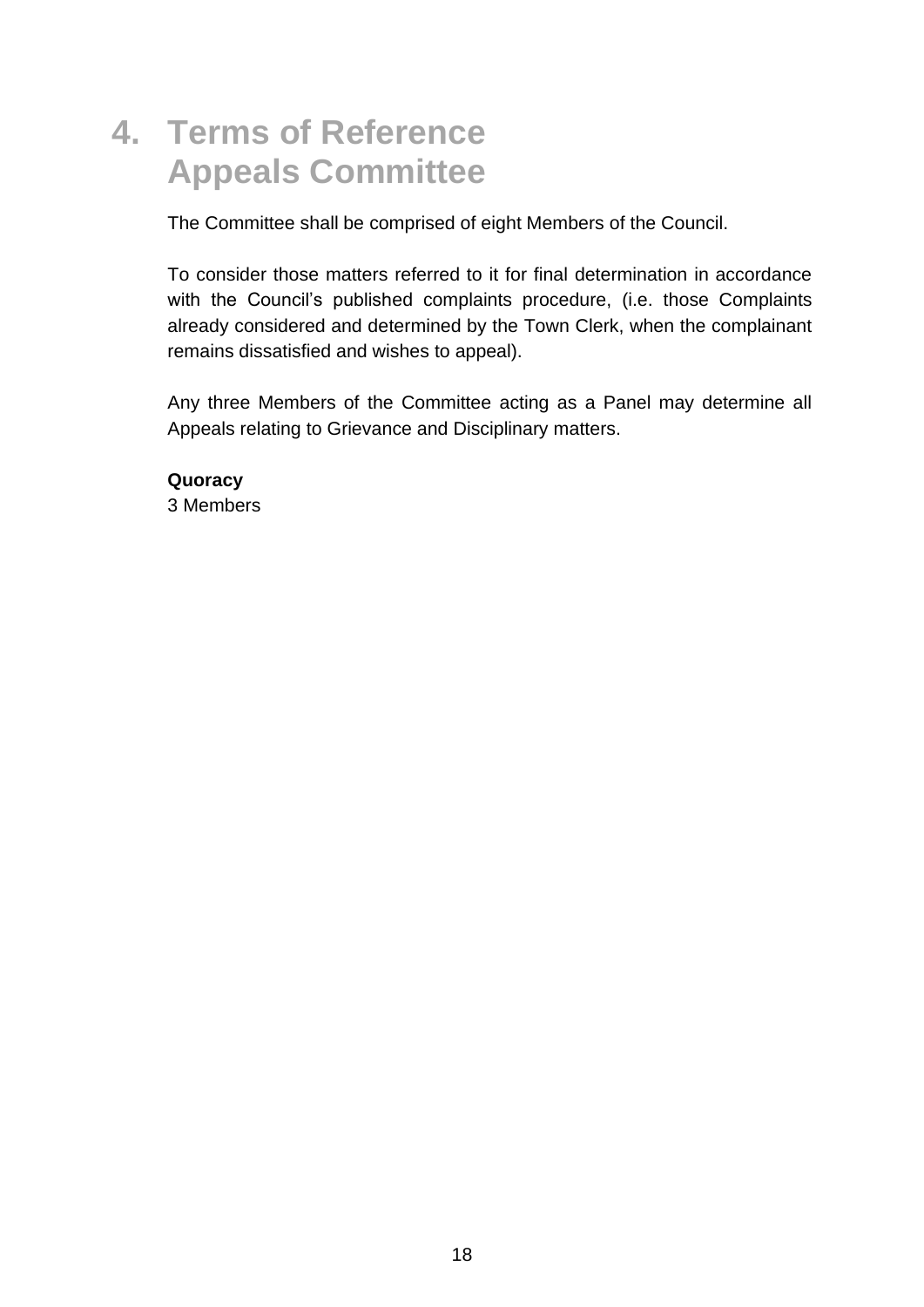#### **5. Terms of Reference Audit Committee**

The Committee shall be comprised of 10 Members of the Council.

The purpose of the Audit Committee is to provide independent assurance of the adequacy of the risk management framework and the associated control environment, independent scrutiny of the Council's financial and non-financial performance to the extent that it affects the Council's exposure to risk and weakens the control environment, and to oversee the financial reporting process.

The Council's Audit Committee can achieve the above by adopting the following terms of reference based upon the CIPFA guidance:

The Audit Committee will:

- Consider the effectiveness of the Council's risk management arrangements, the internal control environment and associated antifraud and anti-corruption arrangements;
- Seek assurances, and satisfy itself, that action is being taken on riskrelated issues or weaknesses identified by auditors;
- Satisfy itself that the Council's assurance statements, including the Annual Governance Statement, properly reflect the risk environment and any actions required to improve it;
- Consider the internal auditor's annual report and opinion on the effectiveness of the internal control environment;
- Review the system of internal audit;
- Approve the Council's internal audit strategy and audit plan, and monitor its performance;
- Review reports on internal audit activity and the main issues arising, and seek assurances that action has been taken where necessary;
- Consider the reports of the external auditor and in particular review the Annual Management Letter;
- To review any issue referred to it by the Town Clerk, the Internal Auditor or the Consultant Accountant;
- To review any issue referred to it by the Town Clerk, the Consultant Accountant and the Facilities Manager resulting from a matter raised by any other member of staff ;
- Review the scope and depth of external audit work and ensure that they provide value for money;
- Raise the profile of audit, risk management and the internal control environment;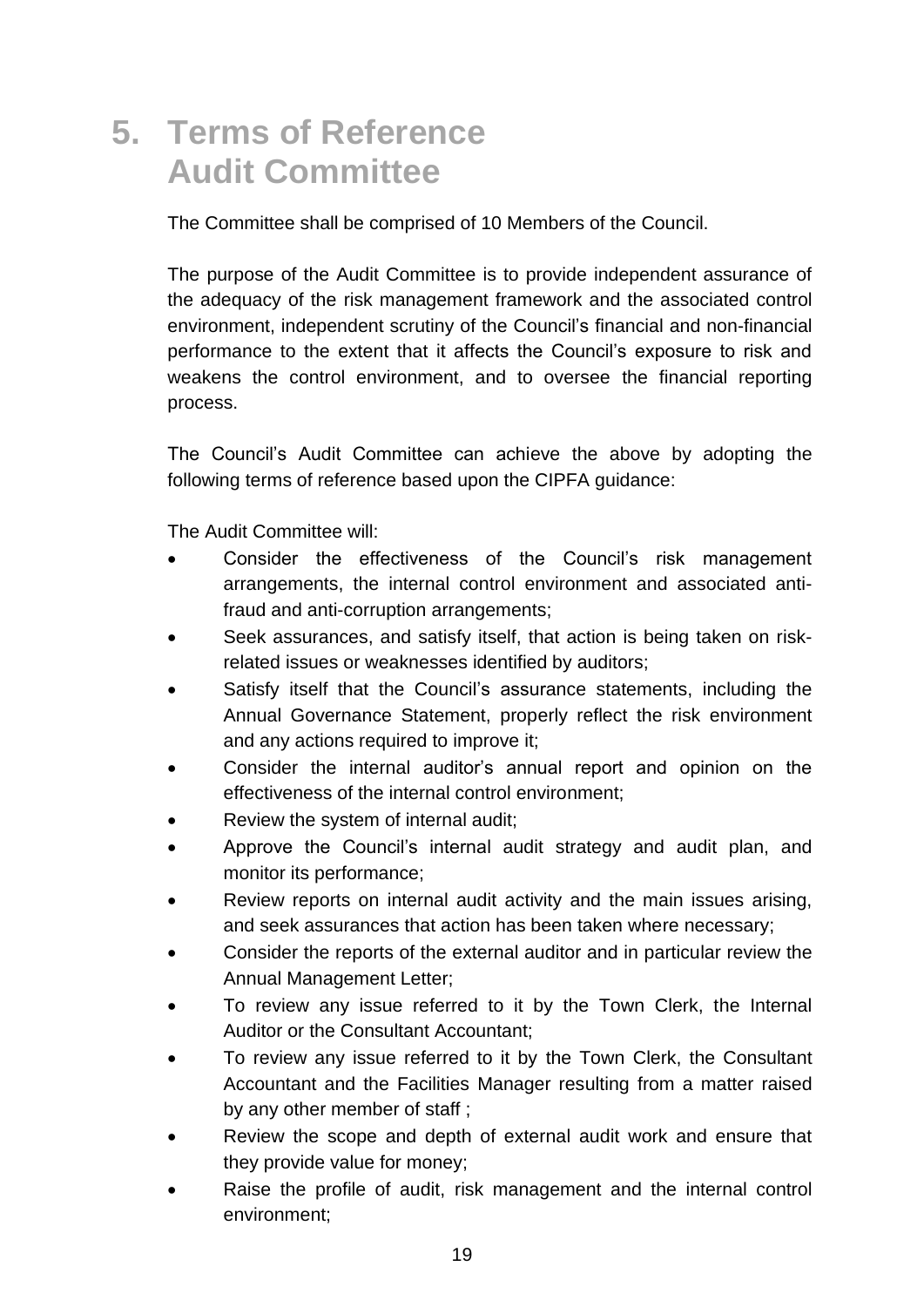- Ensure that there are effective relationships between external and internal audit; and,
- Review the financial statements, external auditor's opinion and reports to members, and monitor management action in response to the issues raised by internal and external audit.

#### **Quoracy**

4 Members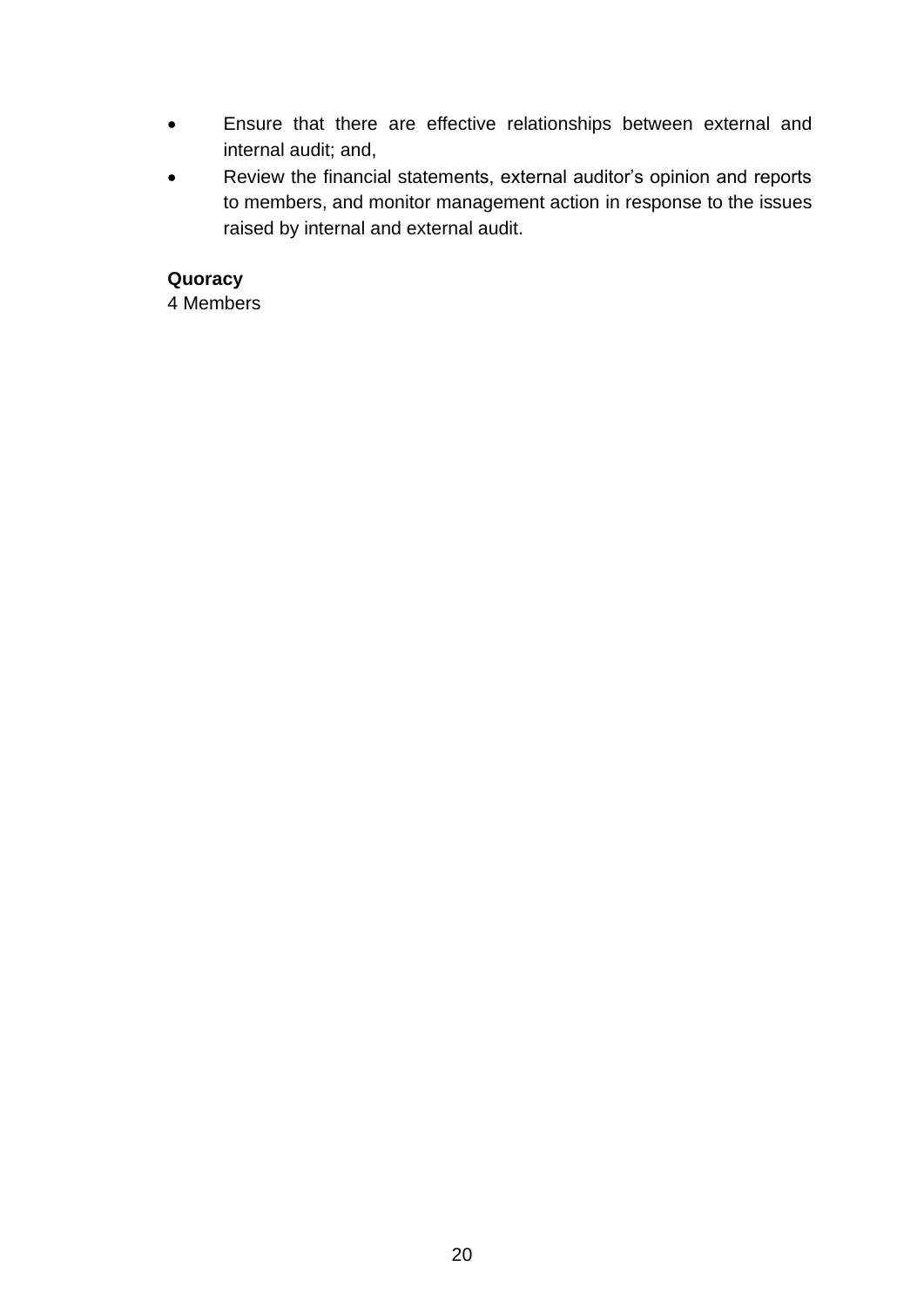#### **6. Terms of Reference Health and Safety Working Party**

The Working Party shall consist of 16 representatives in total - 8 elected Members (appointed annually); 3 Members of Management (namely the Town Clerk, Facilities Manager and Grounds and Estates Officer); 1 Safety Representative from the Town Hall Staff, 1 Safety Representative from the Workforce, 1 x Union Representative from Unison and 1 x Union Representative from GMB and a Durham County Council representative.

#### **1. Objective**

- 1.1 The Health and Safety Working Party has been established under the Safety Representatives and Safety Committees Regulations (S1 1977 No 500) and the Health and Safety Consultation with Employees Regulations.
- 1.2 The object of the Health and Safety Working Party is to promote and keep under review the health, safety and welfare of all employees of Spennymoor Town Council. In accordance with the Health and Safety at Work Act 1974 and all other legislative duties placed upon the Town Council as an employer to ensure the health, safety and wellbeing of Town Council employees.

### **2. Functions**

- 2.1 The functions of the Health and Safety Working Party shall be:
	- a) To promote co-operation between employers and employees in investigating, developing and carrying out measures to ensure the health and safety at work of the employees;
	- b) The study of accident and notifiable diseases statistics and trends for staff, so that reports can be made to management on unsafe and unhealthy conditions and practices, together with recommendations for corrective action;
	- c) Examination of safety audit reports concerning Spennymoor Town Council employees on a similar basis, so that reports can be made to Management on unsafe and unhealthy conditions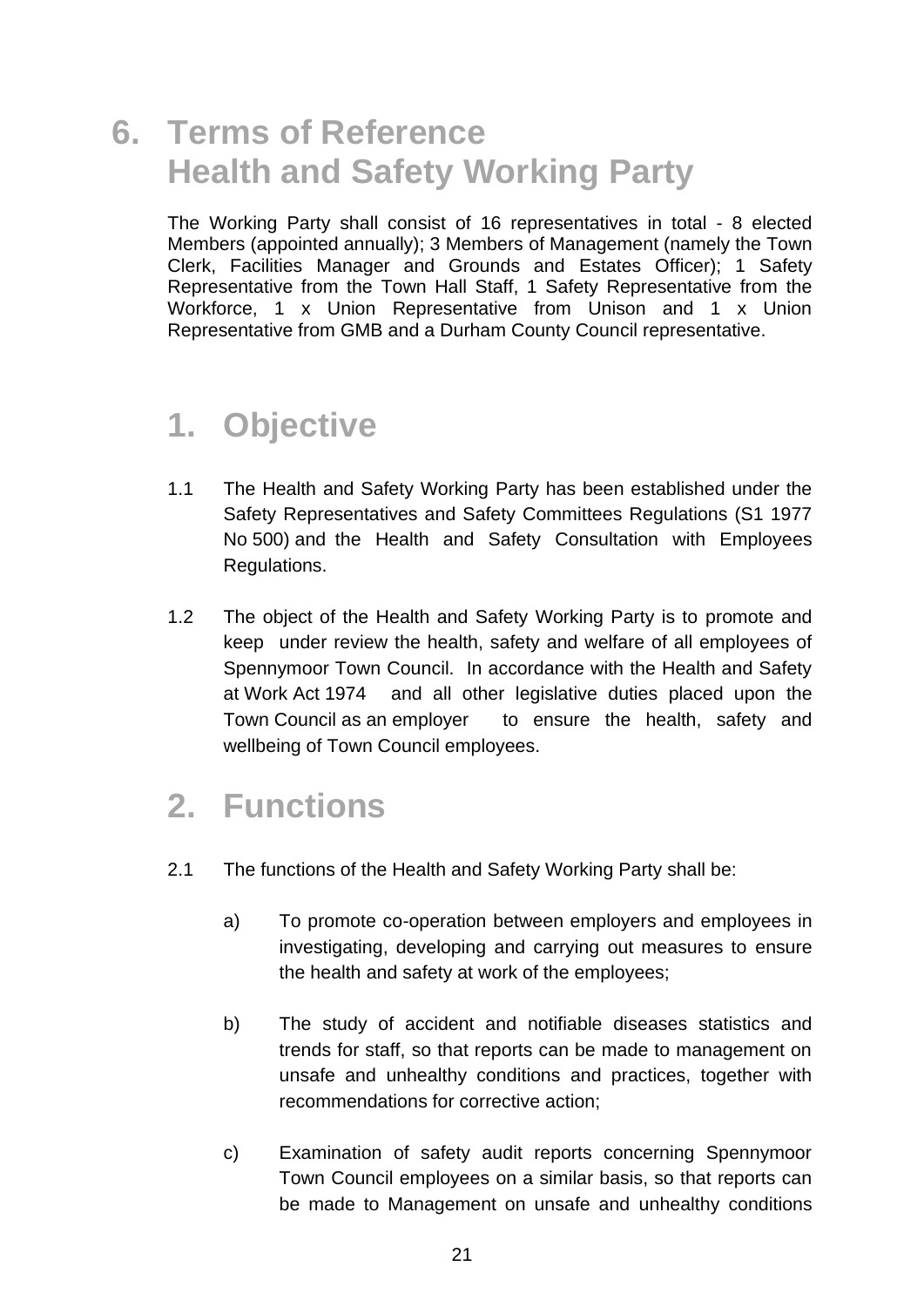and practices, together with recommendations for corrective action;

- d) Consideration of reports and factual information provided by inspectors of the enforcing authority appointed under the Health and Safety at Work Act while these have a bearing for correction action;
- e) Consideration of reports which safety representatives may wish to submit for Spennymoor Town Council staff;
- f) Assistance in development of safety rules and systems of work;
- g) An overview of the effectiveness of the safety content of employee training; and,
- h) An overview on the adequacy of Safety and Health communication and publicity in the Spennymoor Town Council workplace.

#### **3. Constitution**

- 3.1 The Health and Safety Working Party shall comprise the following:
	- 8 elected Member with full voting rights (appointed annually)
	- 3 members of Management (namely by position Town Clerk, Facilities Manager and Grounds and Estates Officer)
	- Safety Representatives with full voting rights covering the following areas:
		- Town Hall staff 1
		- Workforce 1
	- External stakeholders with no voting rights: 1 x GMB Union Representative, 1 x Unison Union Representative and 1 x Durham County Council Representative
- 3.2 If a member of the Health and Safety Working Party ceases to be an elected Member or an employee of Spennymoor Town Council, they shall thereupon cease to be a member of the Safety Committee and the vacancy shall be filled either by the Town Council in respect of an elected Member or a suitable substitute should be appointed for the appropriate area.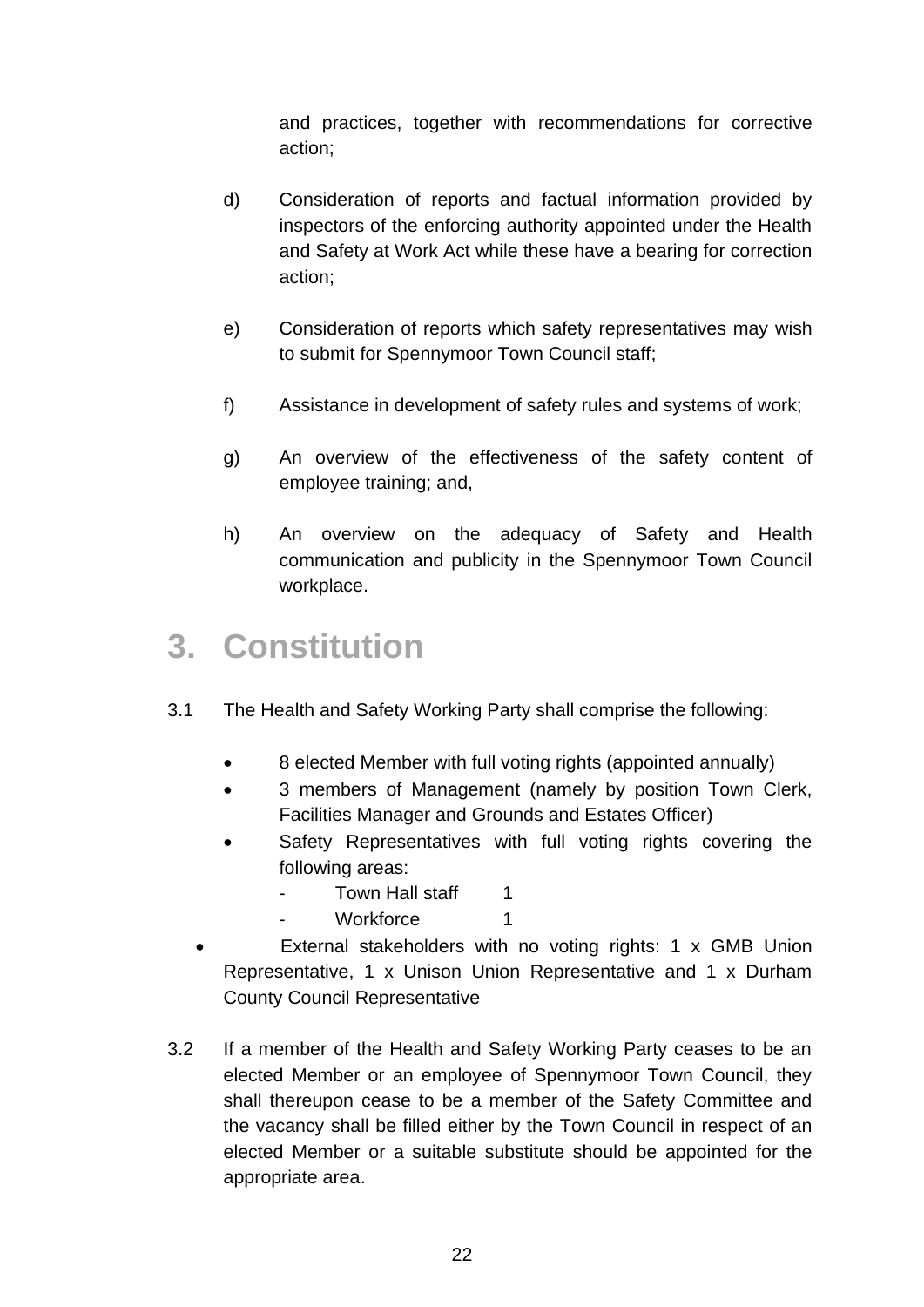- 3.3 A Safety Representative will normally be required to have at least two years continuous services with Spennymoor Town Council and be at least 18 years of age. The Town Clerk may raise with the respective Trade Union or Line Manager the appointment of a particular Safety Representative who in their opinion would prejudice the smooth working of the Agreements between the Council and the Trade Union or the Council's operation. Any dispute which cannot be resolved over the suitability of a representative will be referred to the Council's Appeals Panel who will hear all interested parties and then rule on the suitability of the representative. In all cases the decision of the Council's Appeals Panel should be final.
- 3.4 In carrying out their functions, Safety Representatives will act in accordance with the terms of all Agreements between Spennymoor Town Council and the Trade unions and in accordance with all the rules and regulations of Spennymoor Town Council and, if a member of a Trade Union, the relevant Trade union.
- 3.5 Representatives to the Health and Safety Working Party will at all times foster and further good relations between Spennymoor Town Council, its employees and the Trade Unions.
- 3.6 Spennymoor Town Council will support the efforts of the Trade Unions in providing suitable safety training for their Safety Representatives to enable them to understand fully and undertake properly their functions.
- 3.7 Safety Representatives should liaise with their immediate supervisors when undertaking their duties (this may be done via the telephone). Employees should also liaise with their immediate supervisor before consulting Safety Representatives on relevant matters.
- 3.8 A Safety Representative will normally only act for the group of employees for which they have been elected. If the Safety Representative for a particular group of employees is absent for whatever reason, then another Safety Representative may represent that particular group of employees in addition to their own group.
- 3.9 The functions of a Safety Representative are as follows:
	- a) To investigate potential hazards and dangerous occurrences at the workplace (whether or not they are drawn to their attention by the employees they represent) and to examine the causes of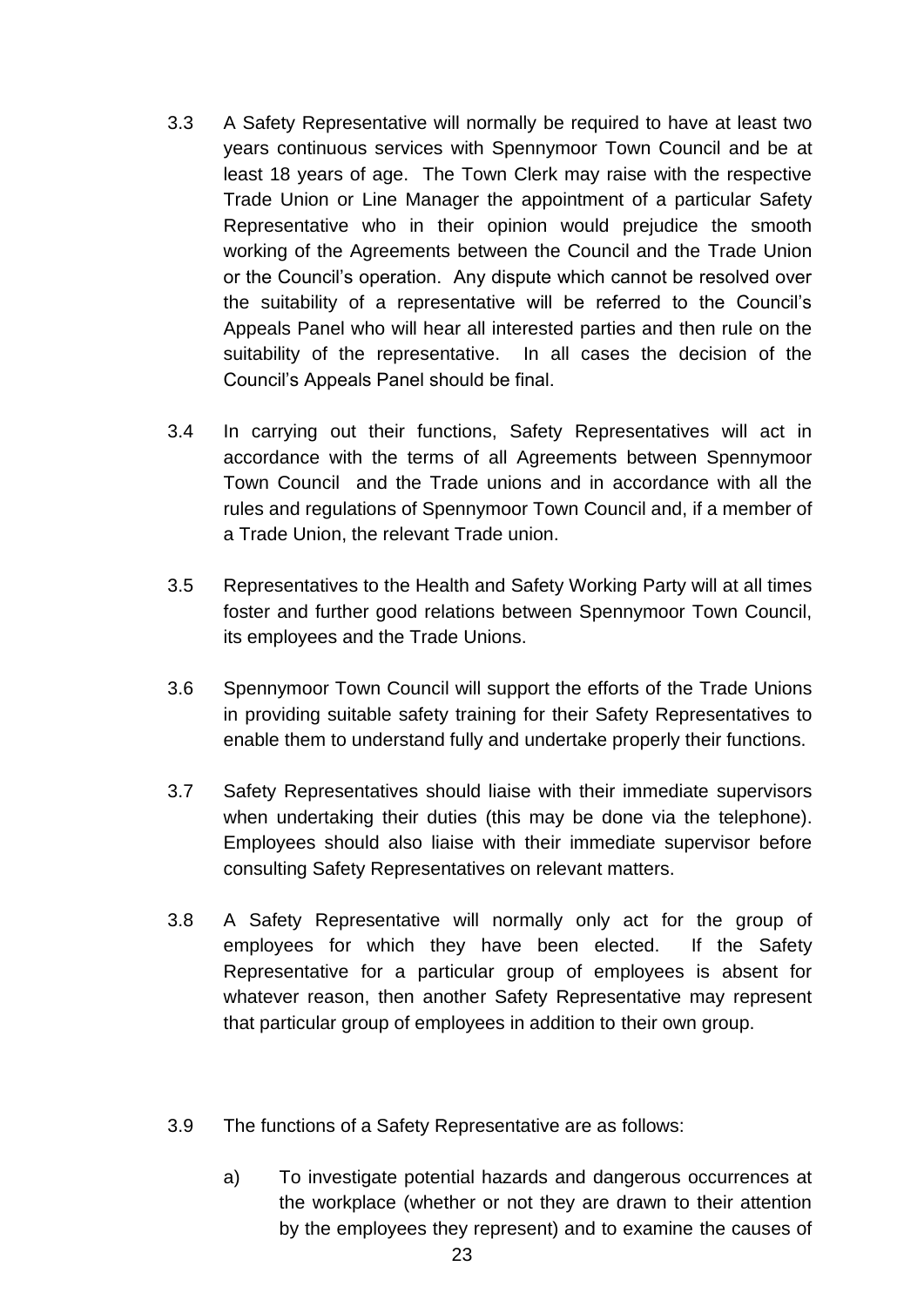accidents at the workplace, in conjunction with the Safety Officer;

- b) To investigate complaints by any employee they represent relating to that employee's health, safety or welfare at work, in conjunction with the Safety Officer;
- c) To make representations to the employer on matters arising out of sub-paragraphs (a) and (b) above, in conjunction with the Safety Officer;
- d) To make representation to the employer on general matters affecting the health, safety or welfare at work of the employees at the workplace;
- e) To carry out inspections in accordance with the Regulations;
- f) To represent the employees they are appointed to represent in consultation at the workplace with the inspectors of the Health and Safety Executive and of any other enforcing authority;
- g) To receive information from inspectors in accordance with Section 28(8) of the 1974 Act; and,
- h) To attend meetings of the Health and Safety Working party in their capacity as a Safety Representative in connection with any of the above functions.

### **4. Chairman**

4.1 A Chairman and a Vice Chairman shall be appointed by the Health and Safety Working party at their first meeting in each year. If the Chairman appointed is a Member, the Vice Chairman may be appointed from the employee side and vice versa.

## **5. Secretary to the Safety Committee**

5.1 The Agenda will be prepared, and the Minutes of the meeting will be recorded by a member of the Town Clerk's department.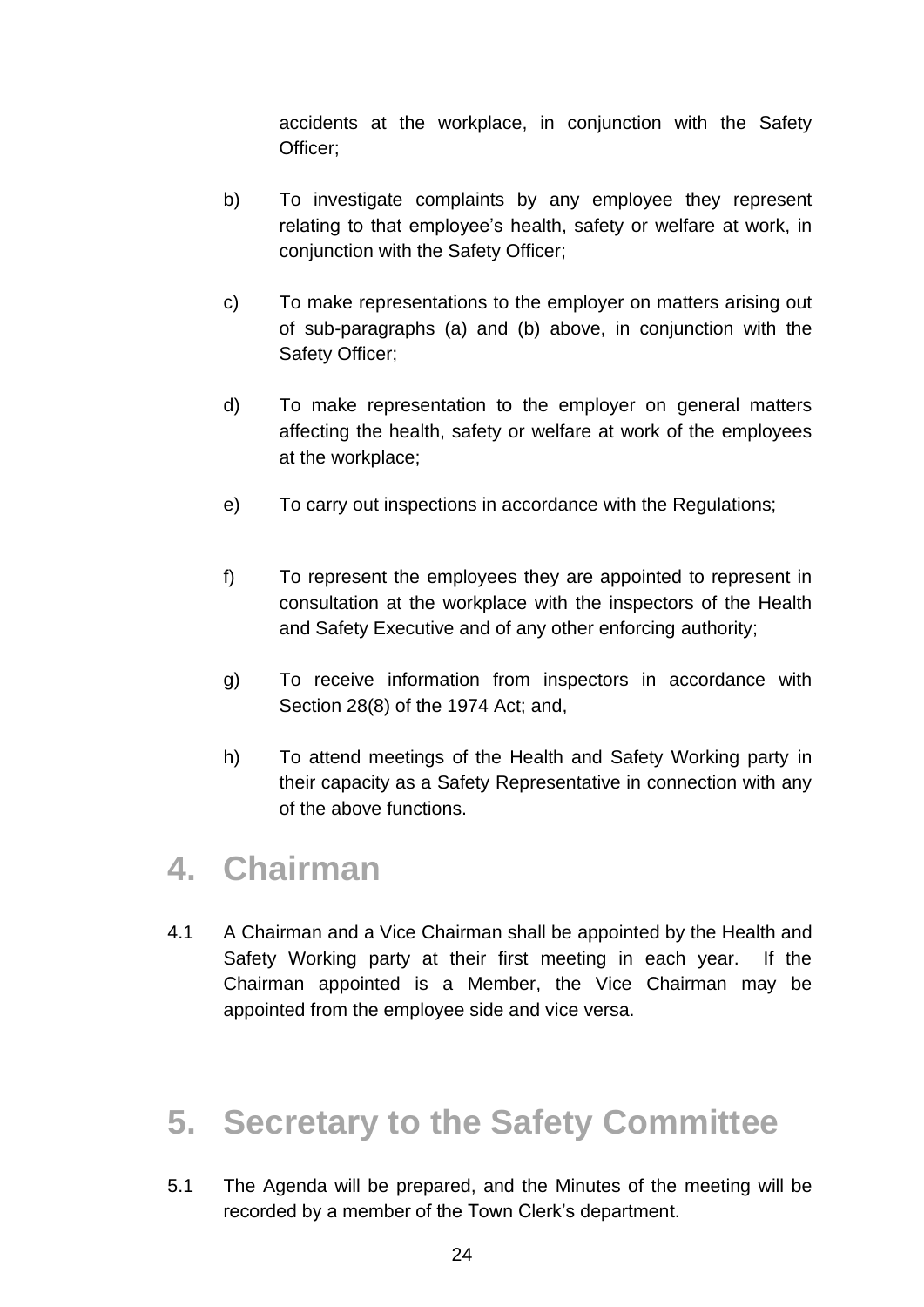# **6. Co-Opted Members**

- 6.1 Either side of the Health and Safety Working party shall have the right to co-opt in a consultative capacity, representatives of the section of Spennymoor Town Council affected by the question under discussion and not directly represented on the Committee. The additional representation shall be made only for the period during which the question affecting the particular section of Spennymoor Town Council is before the Health and Safety Committee.
- 6.2 It shall be open for Safety Representatives to arrange for the attendance in an advisory capacity of any Trade Union official at the meeting of the Health and Safety Working Party while business particularly affecting the said Union is under discussion. If Safety Representatives propose to take advantage of these clauses they shall notify the Safety Officer or the Management Team Representative (or substitute) beforehand.

### **7. Rules and Regulations**

- 7.1 The Health and Safety Working party shall meet quarterly. The Chairman or Vice Chairman, in absence of the Chairman, may direct the Committee to call a meeting at any time. In addition, a meeting shall be called within seven days of the receipt of a requisition signed by not less than one half of the members of the Committee. The matters to be discussed at any meeting of the Health and Safety Working party shall be stated upon the notice summoning the meeting. Any Other Business will be considered as appropriate.
- 7.2 The quoracy of the Health and Safety Working Party shall be 6 representatives, including two elected Members, 1 Management Representative and 1 employee of the Council.
- 7.3 Whilst the Health and Safety Working party is an advisory body without any budget in its own right, nevertheless, when any particular course of action is agreed by Management, it should be implemented by Management, subject to Financial Regulations.
- 7.4 The Minutes of the Committee will be made available to all Members and Safety Representatives, and the recommendations of any meeting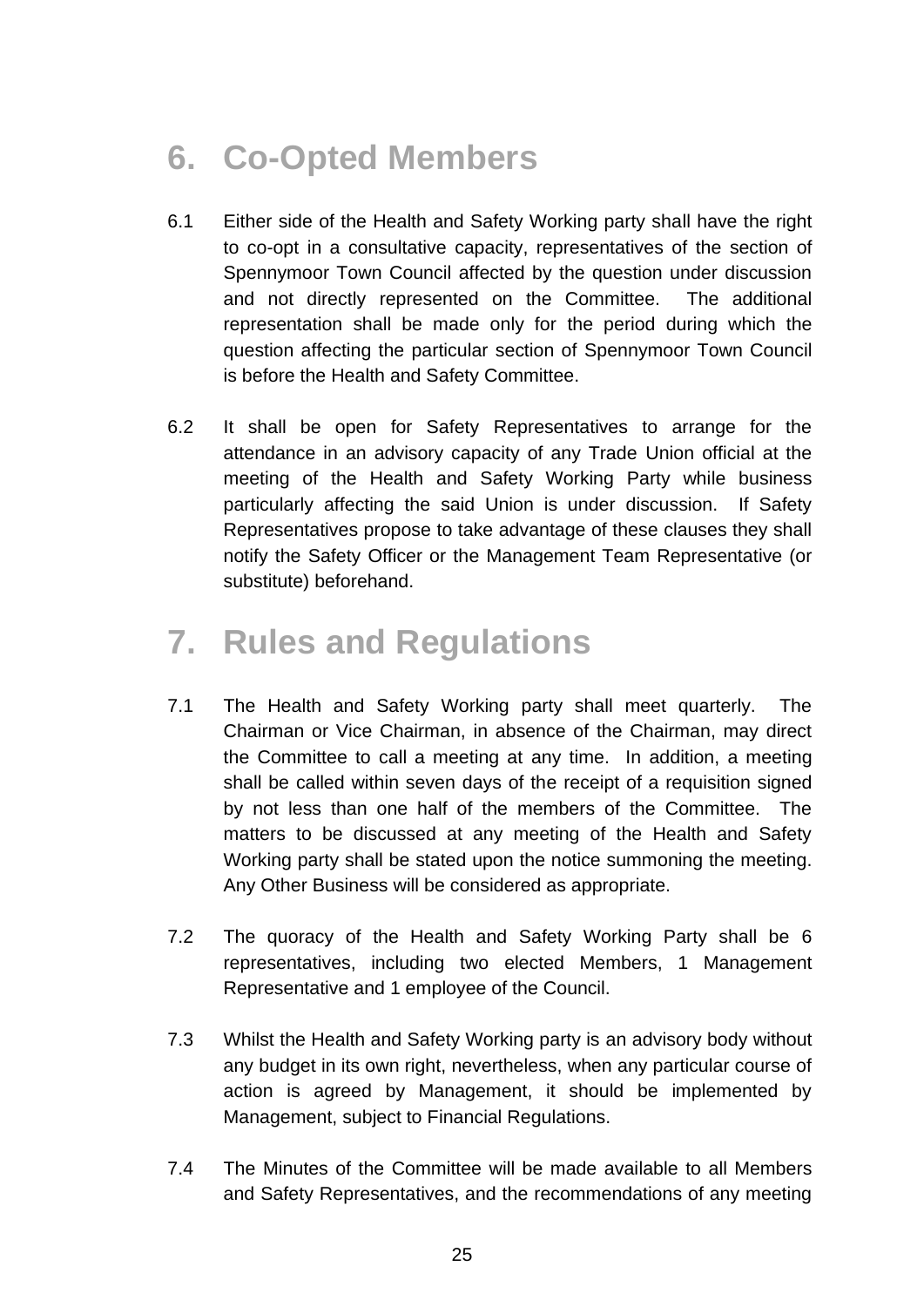of the Health and Safety Working Party shall be reported to the Finance and General Purposes Committee as an Agenda item.

7.5 Decisions will usually be reached by consensus, however, if necessary, voting will be on a show of hands.

**Quoracy** 6 Representatives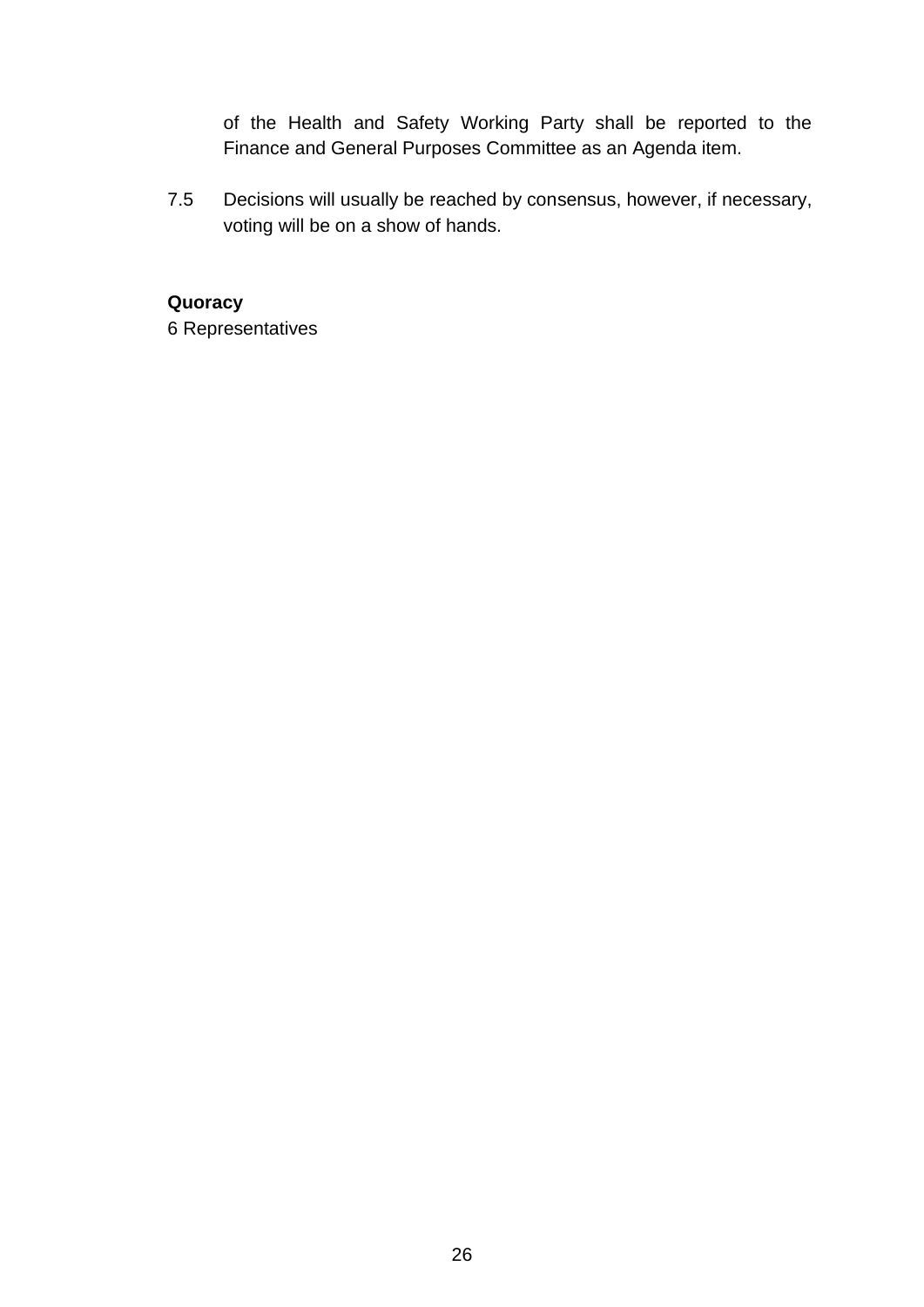## **7. Terms of Reference Civic Initiatives and Honours Sub-Committee**

This Committee shall consist of 6 Members.

- 1. To review nominations made to the Council for awards in accordance with the Civic Awards Policy on an ad-hoc basis.
- 2. To discuss and agree the civic Calendar and provide support for the Town Mayor in the organisation of civic events and fundraisers in aid of the Town Mayor's Charity Appeal.

#### **Quoracy**

3 Members

### **8. Terms of Reference**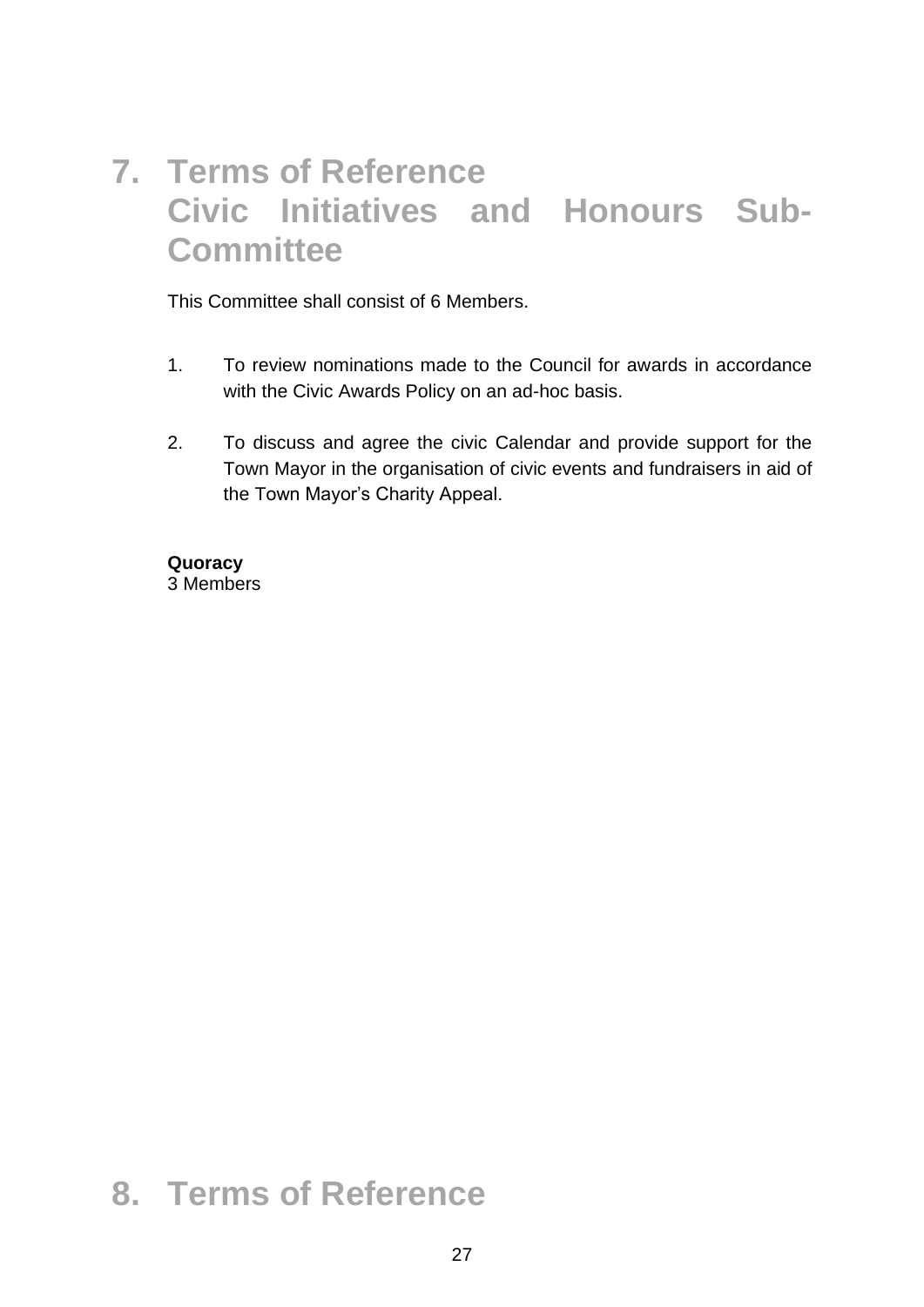# **Human Resources Support Panel**

The Committee shall be comprised of 5 Members of the Council, who will undertake appropriate training.

#### **1. Town Clerk**

- a) To consider, set and agree objectives for the Town Clerk on a bi-annual basis.
- b) To consider and agree a development plan for the Town Clerk once per annum.
- c) To meet at a minimum of every three months to assess the Town Clerk's progress against the objectives set and agreed and the development plan.
- a) To undertake an annual appraisal of the Town Clerk's performance.

#### **2. Training and Development**

a) To review training records and plans for Members and Officers, as prepared by the Town Clerk, at least annually.

#### **3. Performance Management**

- a) The Town Clerk is responsible for developing a Performance Appraisal and Development process for all staff.
- b) To conduct a bi-annual review of the Performance Appraisal and Development process, as developed by the Town Clerk, to ensure that the process is being followed.
- a) To provide advice and guidance to the Town Clerk in relation to wider staffing matters.
- b) To ensure that all staff appraisals are undertaken and monitored.
- c) To discuss any general staffing issues. **Quoracy 3 Members**

## **9. Terms of Reference**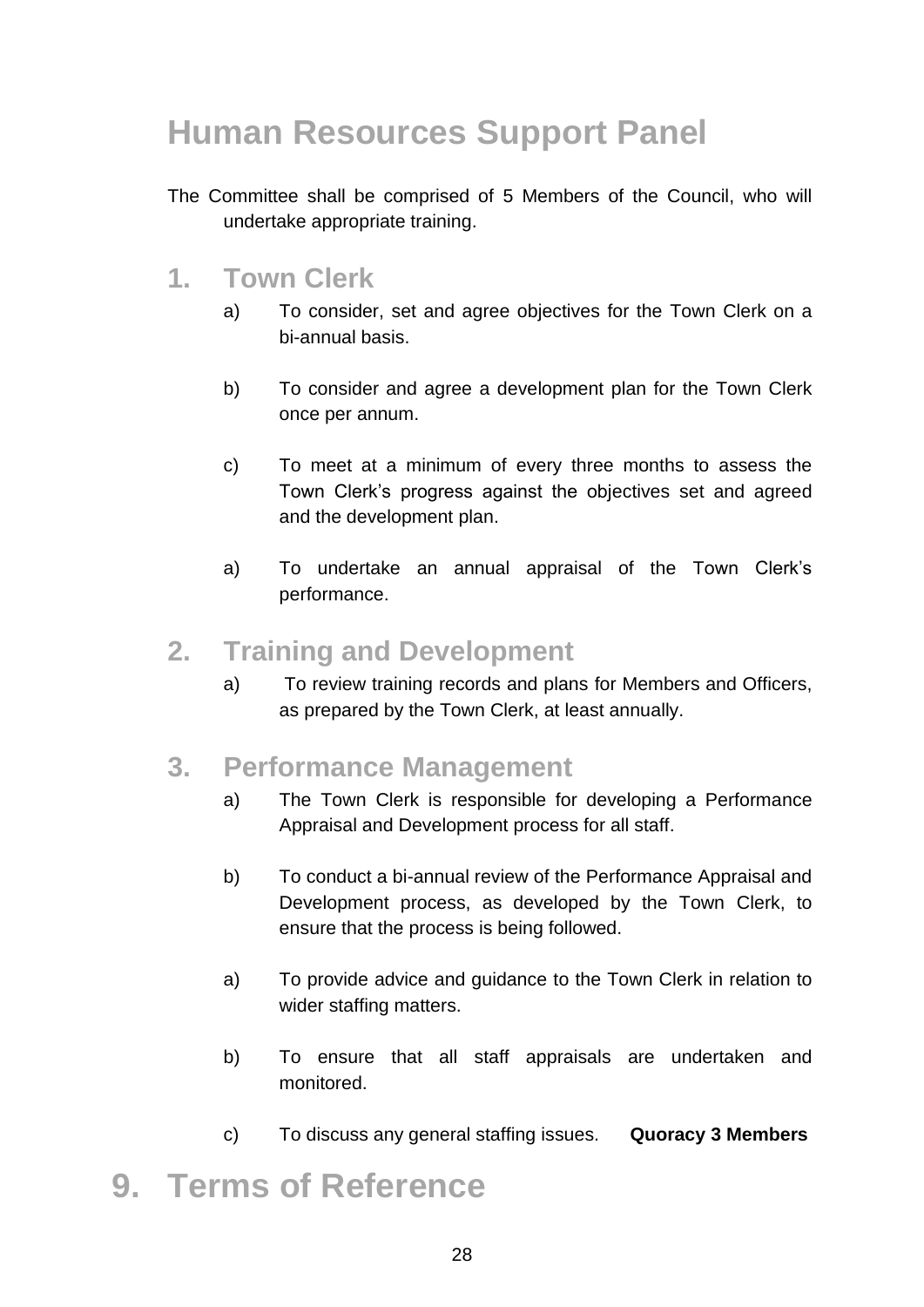# **ICT Working Party**

This committee shall consist of 8 Members.

To consider matters relating to information and communications technology including:

Development, review and update of the Council Website; and,

Development, review and update of ICT equipment and associated support contracts.

**Quoracy** 3 Members

**10. Terms of Reference Cow Plantation Committee**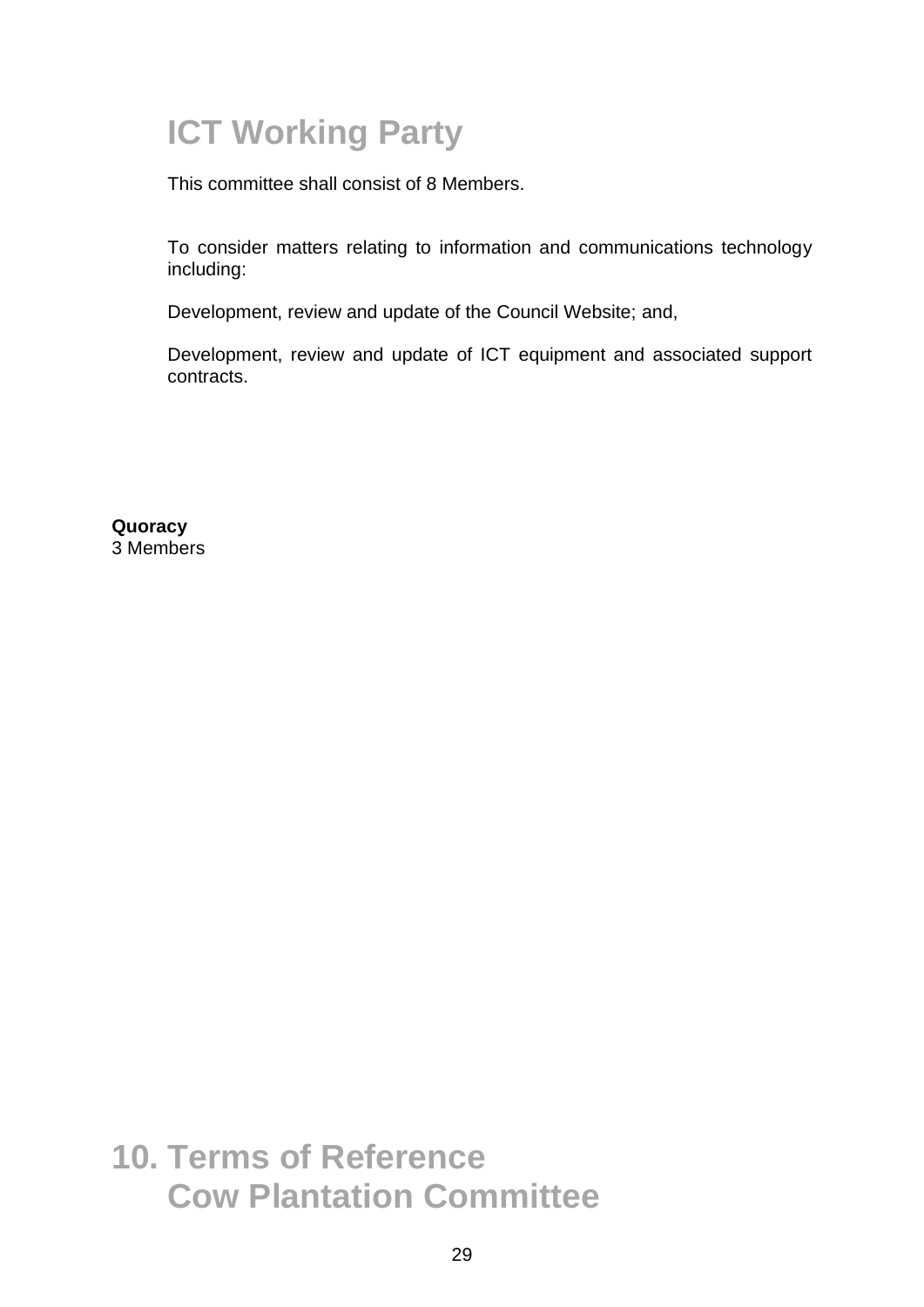This committee shall consist of 9 Members.

- 1. The purpose of the Management Committee shall be to oversee the implementation of the Cow Plantation Management Plan as prepared by Durham County Council's (DCC) Ecology Officer and agreed by Council.
- 2. The Management Committee shall meet at least quarterly.
- 3. It shall receive reports from the DCC Ecology Officer and Grounds and Estates Officer.
- 4. Progress will be reported to Council on a quarterly basis.
- 5. To ensure that all work is in line with the budget agreed by Council.
- 6. To ensure any additional proposed works outside of the plan are to be agreed by Council.

#### **Quoracy**

3 Members

## **11. Terms of Reference Constitution Working Group**

This Working Group shall consist of 7 Members.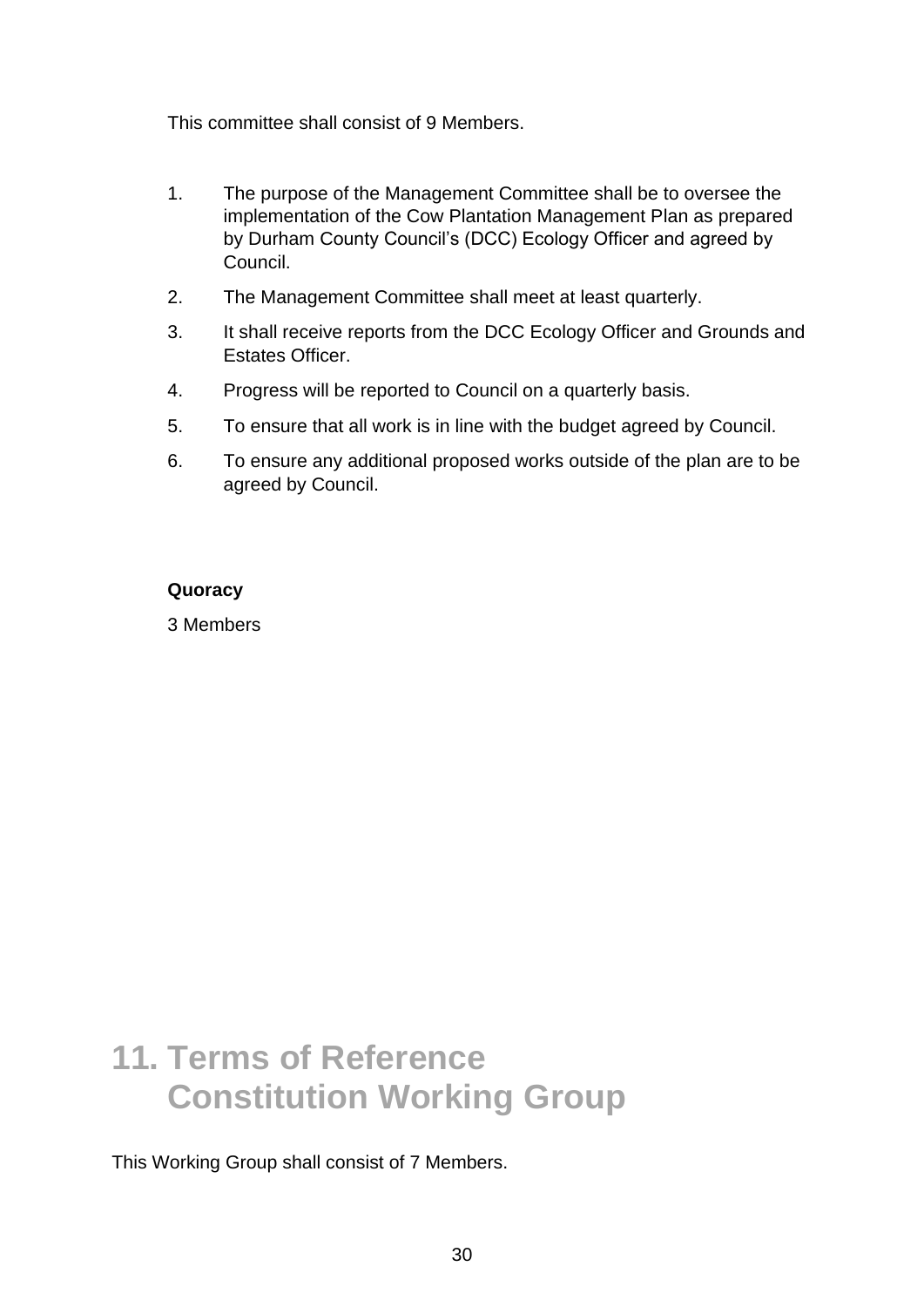- 1. The function of the Constitution Working Group shall be to:
	- a) ensure that the Council Constitution is current in terms of legislation, policies and processes.
	- b) monitor that proposed reviews are undertaken as and when planned.
	- c) agree any proposed changes to the Constitution prior to submission to Council for ratification.
	- d) ensure that all Handbooks are updated accordingly.

**Quoracy** 3 Members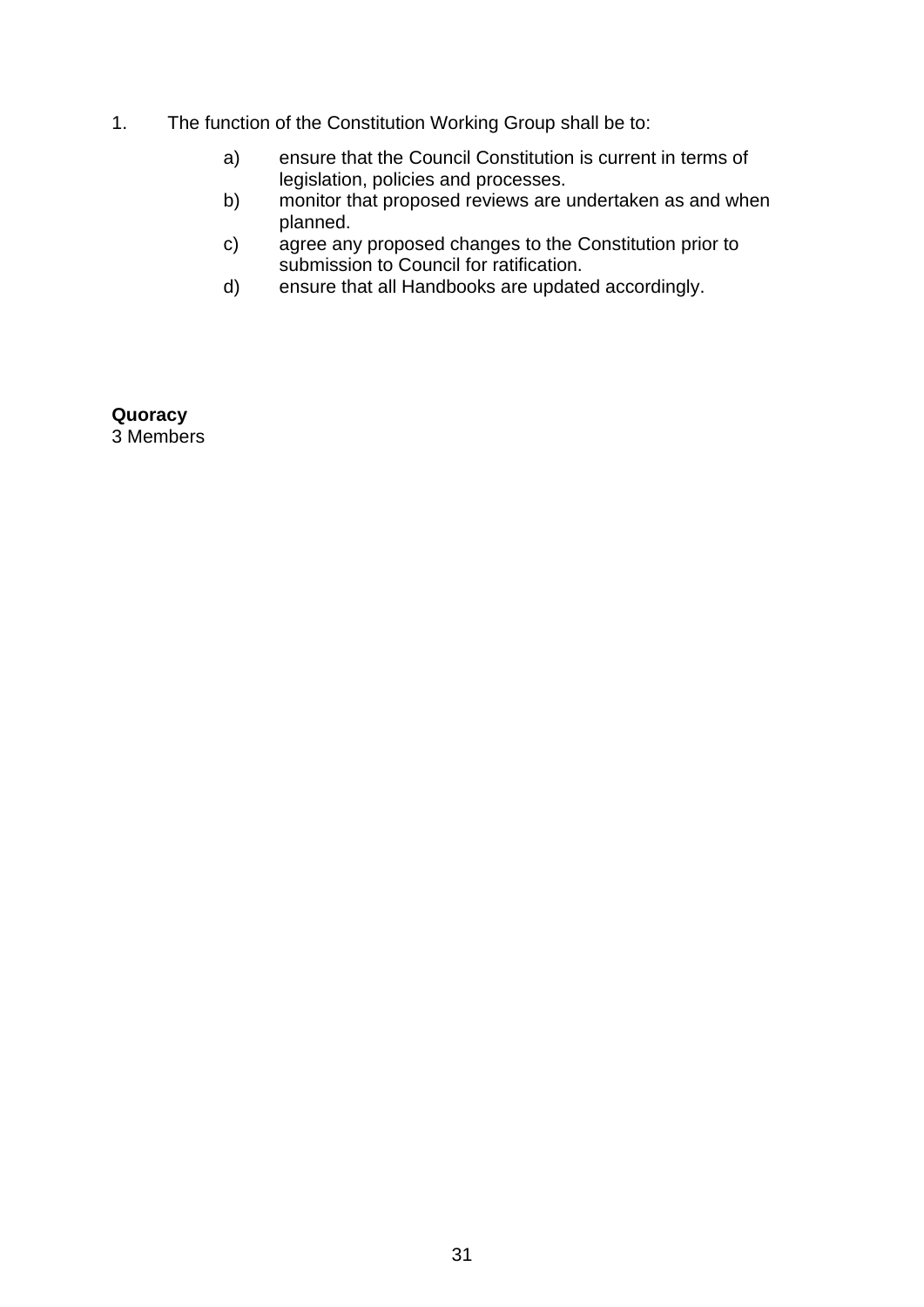# **21 Representation on Outside Bodies**

| <b>Organisation/Body</b>                                                                                                                                  |                                                       | <b>Representative</b><br><b>Nominations</b>                                                                         |  |
|-----------------------------------------------------------------------------------------------------------------------------------------------------------|-------------------------------------------------------|---------------------------------------------------------------------------------------------------------------------|--|
| <b>National/Regional Bodies</b>                                                                                                                           |                                                       |                                                                                                                     |  |
| County Durham Association of Local Councils (CDALC) &<br>County Durham Larger Local Councils Forum (LLCF)<br>3 Representatives (2 Members and Town Clerk) | 1<br>$\overline{2}$<br>3                              | <b>Cllr Ian Geldard</b><br><b>Cllr Stephen Gilling</b><br><b>Town Clerk</b>                                         |  |
| <b>Local Bodies</b>                                                                                                                                       |                                                       |                                                                                                                     |  |
| <b>Central Durham Crematorium Joint Committee</b><br><b>3 Representatives</b>                                                                             | 1<br>$\overline{4}$<br>5                              | <b>Cllr Neil Foster</b><br><b>Cllr Clive Maddison</b><br><b>Cllr Dean Ranyard</b>                                   |  |
| <b>Spennymoor Area Action Partnership (AAP)</b><br><b>1 Representative</b>                                                                                | 1                                                     | <b>Cllr Andrew Anderson</b>                                                                                         |  |
| <b>Spennymoor Town Band Committee</b><br><b>3 Representatives</b>                                                                                         | 1<br>$\overline{2}$<br>3                              | <b>Cllr Andrew Anderson</b><br><b>Cllr Rachael Riches</b><br><b>Cllr Elizabeth Wood</b>                             |  |
| <b>Spennymoor Youth and Community Association</b><br><b>2 Representative</b>                                                                              |                                                       | <b>Cllr Ian Geldard</b><br><b>Cllr Derek Taylor</b>                                                                 |  |
| <b>Management Committees/Associations of Town-Council Owned Buildings</b>                                                                                 |                                                       |                                                                                                                     |  |
| <b>Byers Green Community Centre Management</b><br><b>Committee</b><br><b>1 Representative</b>                                                             | 1                                                     | <b>Cllr Elizabeth Wood</b>                                                                                          |  |
| <b>Kirk Merrington Community Centre Management</b><br><b>Committee</b><br><b>1 Representative</b>                                                         | 1                                                     | <b>Cllr Stephen Gilling</b>                                                                                         |  |
| Kirk Merrington Pre-School Ltd<br><b>1 Representative</b>                                                                                                 | 1                                                     | <b>Cllr Stephen Gilling</b>                                                                                         |  |
| <b>Tudhoe Community Centre Management Committee</b><br><b>4 Representatives</b>                                                                           | $\mathbf{1}$<br>$\overline{2}$<br>3<br>$\overline{4}$ | <b>Cllr Andrew Anderson</b><br><b>Cllr Sarah Armstrong</b><br><b>Cllr Ian Geldard</b><br><b>Cllr Rachael Riches</b> |  |
| <b>Tudhoe Cricket Pavilion and Village Hall Management</b><br><b>Committee</b><br><b>4 Representatives</b>                                                | 1<br>$\overline{2}$<br>3<br>$\overline{4}$            | <b>Cllr Andrew Anderson</b><br><b>Cllr Sarah Armstrong</b><br><b>Cllr Ian Geldard</b><br><b>Cllr Rachael Riches</b> |  |